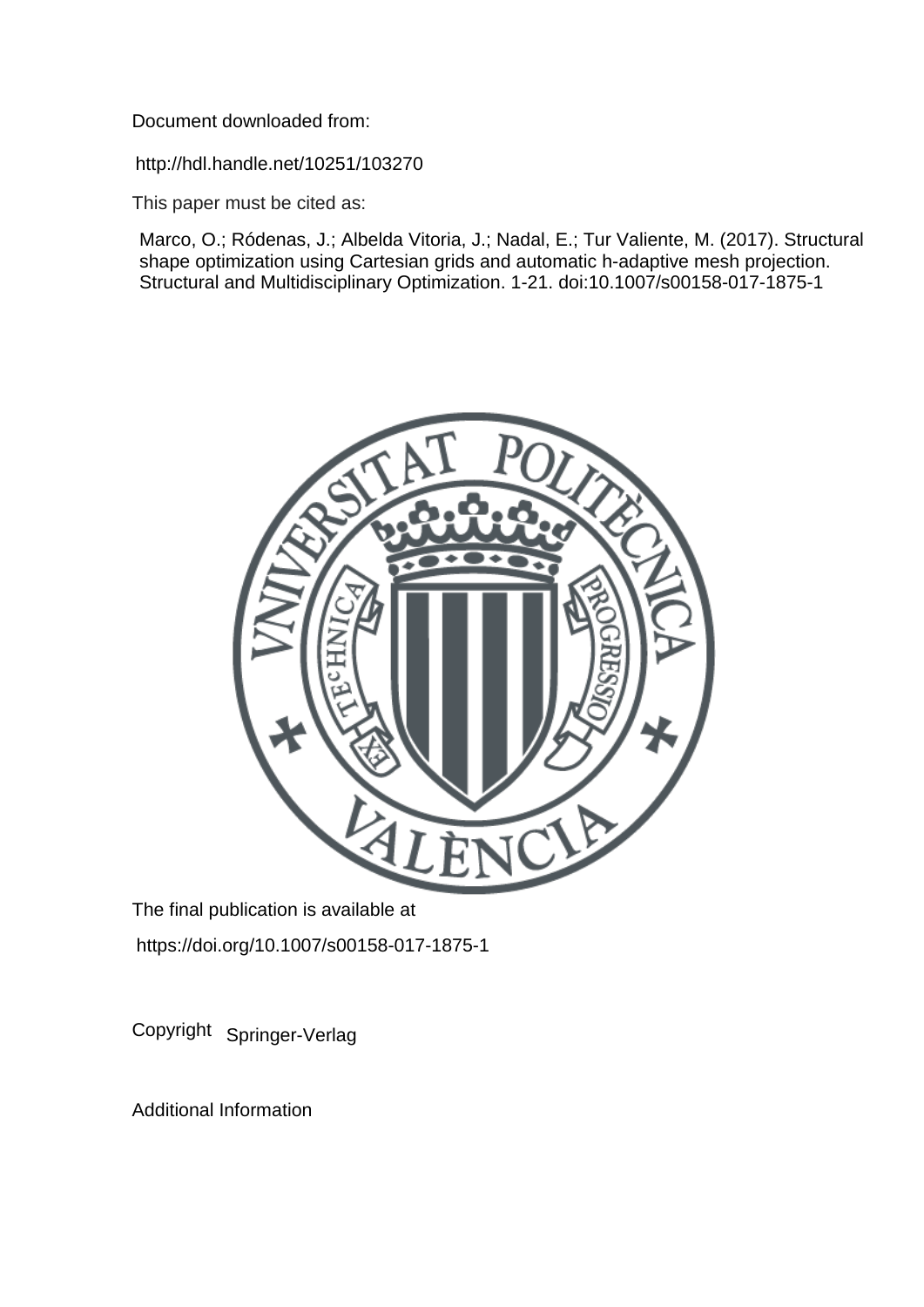# **Structural shape optimization using Cartesian grids and automatic** *h***-adaptive mesh projection**

**Onofre Marco** *·* **Juan Jos´e R´odenas** *·* **Jos´e Albelda** *·* **Enrique Nadal** *·* **Manuel Tur**

**Abstract** We present a novel approach to 3D structural shape optimization that leans on an Immersed Boundary Method. A boundary tracking strategy based on evaluating the intersections between a fixed Cartesian grid and the evolving geometry sorts elements as internal, external and intersected. The integration procedure used by the NURBS-Enhanced Finite Element Method accurately accounts for the nonconformity between the fixed embedding discretization and the evolving structural shape, avoiding the creation of a boundary-fitted mesh for each design iteration, yielding in very efficient mesh generation process. A Cartesian hierarchical data structure improves the efficiency of the analyses, allowing for trivial data sharing between similar entities or for an optimal reordering of the matrices for the solution of the system of equations, among other benefits. Shape optimization requires the sufficiently accurate structural analysis of a large number of different designs, presenting the computational cost for each design as a critical issue. The information required to create 3D Cartesian h-adapted mesh for new geometries is projected from previously analyzed geometries using shape sensitivity results. Then, the refinement criterion permits one to directly build  $h$ -adapted mesh on the new designs with a specified and controlled error level. Several examples are presented to show how the techniques here proposed considerably improve the computational efficiency of the optimization process.

**Keywords** Cartesian grids  $\cdot$  h-refinement  $\cdot$  Shape optimization  $\cdot$  NEFEM

O. Marco · J.J. Ródenas · J. Albelda · E. Nadal · M. Tur

Centro de Investigación en Ingeniería Mecánica (CIIM), Universitat Politècnica de València, Valencia 46022, Spain

E-mail: onofremarco@gmail.com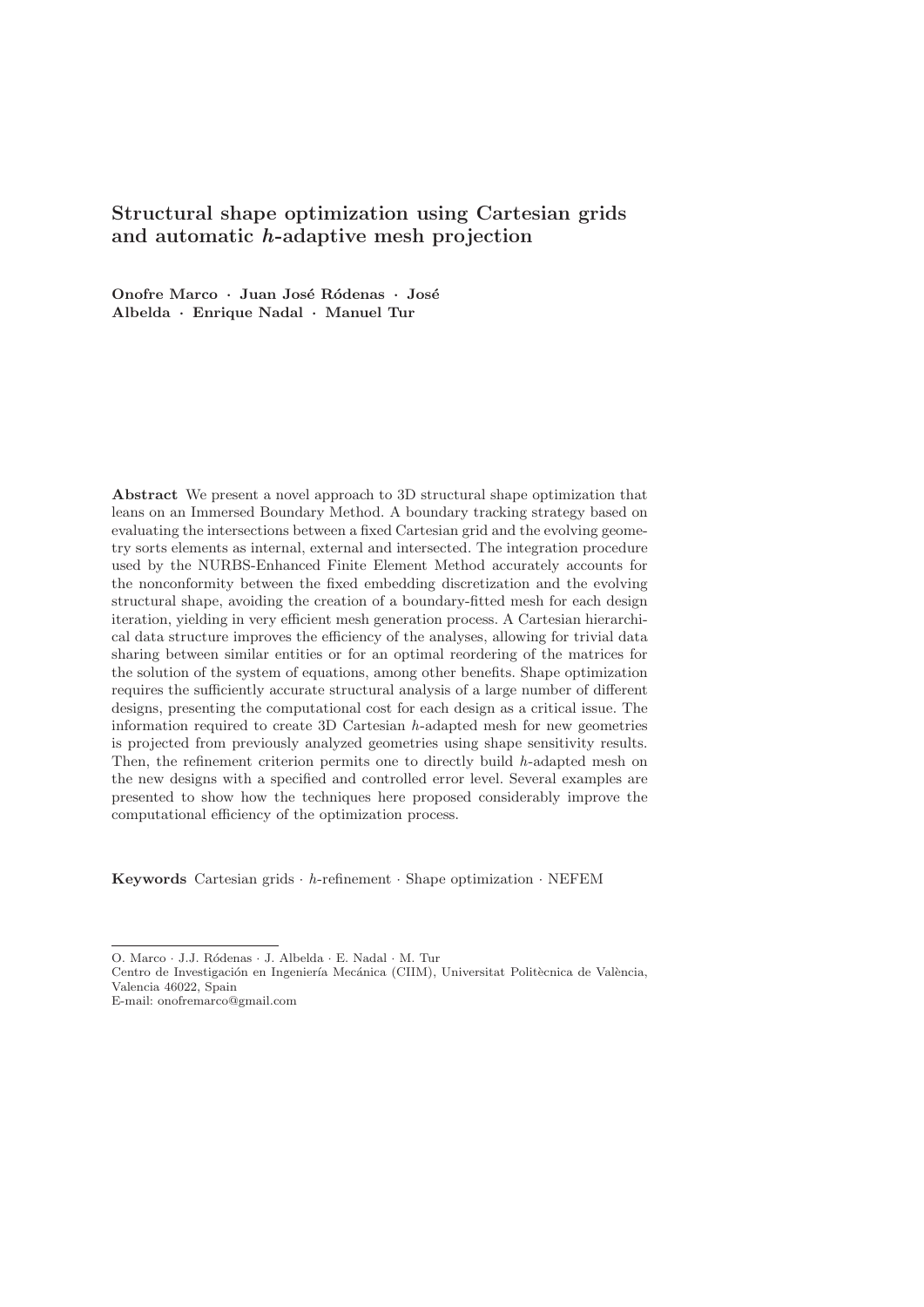#### **1 Introduction**

The structural shape optimization problem can be tackled as the minimization of a real function f, which depends on some variables and is subjected to several constraints. The generic form of such problem is:

minimize 
$$
f(\mathbf{a})
$$
  
\nwhere  $\mathbf{a} = \{a_m\}$   $m = 1, ..., q$   
\nverifying  $g_n(\mathbf{a}) \le 0$   $n = 1, ..., r$   
\nand  $h_l(\mathbf{a}) = 0$   $l = 1, ..., s$  (1)

being f the objective function,  $a_m$  are the design variables,  $q_n$  are inequality constraints and the values  $h_l$  define equality constraints. The vector **a** defines a specific structural shape and the task consists in finding the **a** values which define the optimum design.

The algorithms for the solution of (1) are, normally, iterative. Among the optimization algorithms we will mainly focus in this paper on the gradient-based algorithms because of their fast convergence to the optimal solution. These methods require the computation of the objective function, the constraints and their derivatives (sensitivities) with respect to the design variables for each geometry considered during the process. In addition, in every step of that process, it is necessary to evaluate the values, and their sensitivities, for f and **g**. In this work, these calculations are done through Finite Element Analysis (FEA).

There are different approaches and many codes to solve the optimization problem. However, some problems in this context, identified long time ago [6, 25], still remain unsolved, like the incorporation of robust parametrization techniques for the definition of each design and the unwanted variations in the structural response due to mesh-dependency effects. Also, in many optimization processes based on the use of FEA, there is no control on the accuracy of the numerical solution. As a result, when the process comes to an end there is no guarantee on the practicability of the final outcome; sometimes analyses with higher accuracy levels would expose that the final design is unfeasible, contravening one or more of the constraints imposed. The control of the error related with the Finite Element (FE) computation and its impact on the solution of the optimization problem was analyzed in [61].

Two main concepts evolved to bypass these drawbacks. On the one hand, the design update procedure can be assigned to geometry model [5, 9]. In this case, the nodal coordinates manipulation within the FE discretization is avoided, thus removing impracticable patterns that cannot be defined by any combination of design variables. Another idea would be to improve the geometrical accuracy of the models by integrating CAD representations with the FEM solvers, as in the case of Isogeometric Analysis (IGA) [27, 47]. However, in its finite element form, generating an analysis-suitable solid discretization is an open topic [16, 38, 72]. Some works on IGA shape optimization can be found in [10, 24, 36, 37, 55].

On the other hand, the FE model could be updated through the optimization procedure to improve the accuracy of the numerical simulation results or to enhance the element quality [32, 56, 70]. This may, for instance, take the form of adaptive mesh refinement based on error estimation in energy norm [73] or goal oriented adaptivity [23]. However, when it comes to complicated geometries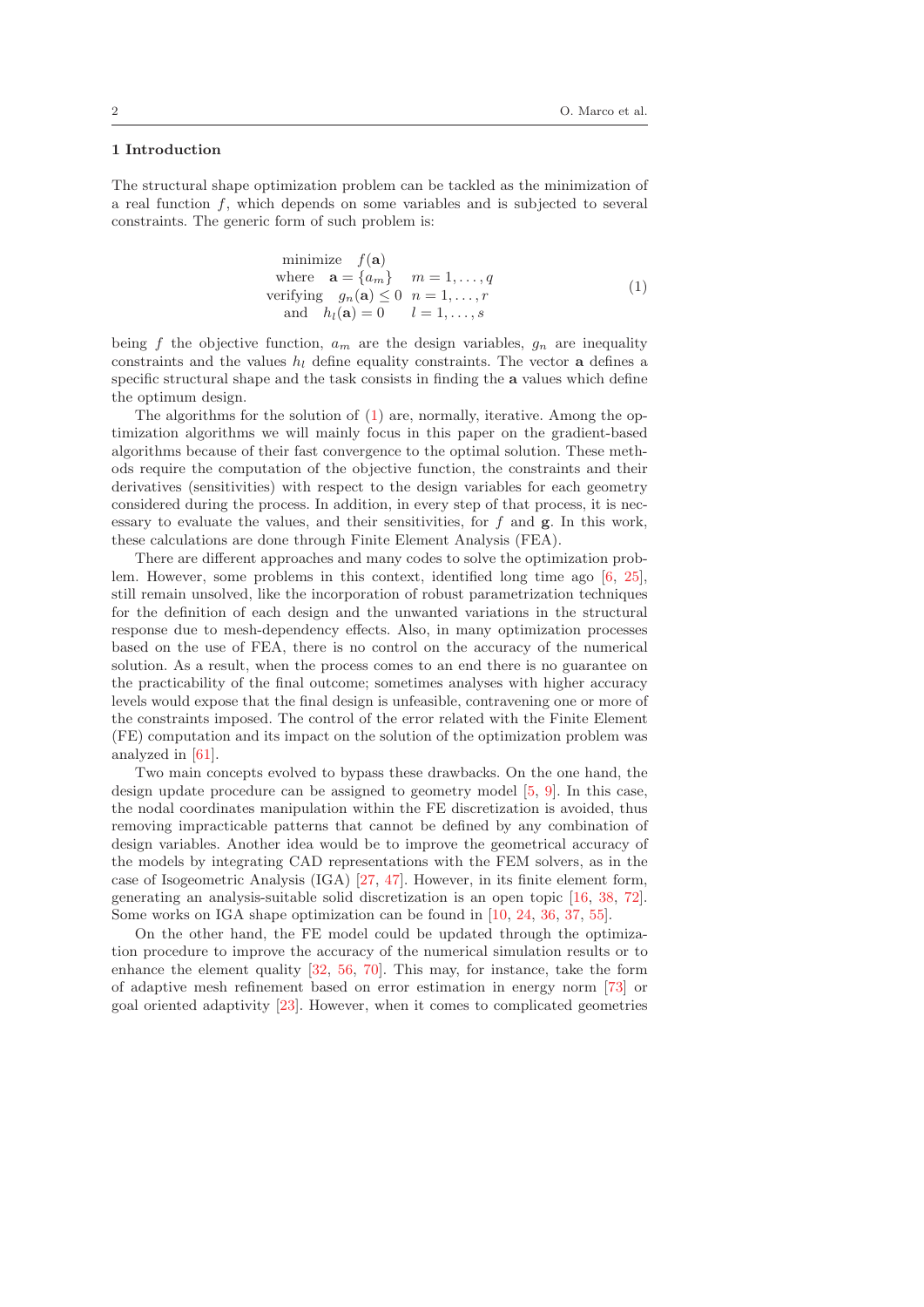or to large shape changes, these strategies may still necessitate computationally expensive re-meshing algorithms.

From this perspective, so-called Immersed Boundary (IB) discretization techniques seem the most appropriate choice for structural shape optimization. The main notion behind these methods is to extend the structural analysis problem to an easy-to-mesh approximation domain that encloses the physical domain boundary. Then, it suffices to generate a discretization based on the approximation domain subdivision, rather than a geometry-conforming FE mesh. Moreover, when the structural component is allowed to evolve, the physical points move through the fixed discretization created from the embedding domain where there will be no mesh distortion. There are plenty of alternatives within the IB scope. Among many other names used to describe these techniques where the mesh does not match the domain's geometry, we have the Immersed Boundary Method (IBM) [52] and the Immersed Finite Element Method (IFEM) [71]. These methods have been studied by a number of authors for very different problems including, of course, shape optimization [26, 33, 35, 46, 57].

Nevertheless, the attractive advantages of IB approaches come together with numerical challenges. Basically, the computational effort has moved from the use of expensive meshing algorithms towards the use of, for example, elaborated numerical integration schemes to be able to capture the mismatch between the geometrical domain boundary and the embedding FE mesh. All intersected elements have to be integrated properly in order to account for the volume fractions interior to the physical domain. The domain integration for these methods have been investigated in the literature.

The first intuition, is to homogenize the material properties within intersected elements based on the actual volume fraction of these elements covered by the domain. This approach is straight forward and could be computationally efficient but it provides low accuracy for the structural analysis [14, 21].

A more selective approach is employed in the Finite Cell framework [15, 51, 62]. Therein, for all intersected elements, a number of integration points are provided employing hierarchical octree data structures [13, 28, 42] for their distribution. Then, only the integration points interior to the physical domain are considered in the respective integral contribution. However, regardless of the number of integration points, the exact representation of the geometry is not possible.

Still, the highest level of accuracy and optimal convergence rate, for the embedding domain structural analysis, is obtained only when proper integration schemes are used along the intersected elements. Very recently, several methodologies to perform high-order integration in embedded methods have emerged, such as the so-called 'smart octrees' tailored for Finite Cell approaches [34] or techniques used where the geometry is defined implicitly by level sets [18]. Even in the first of these approaches, where the isoparamentric reoriented elements only provide an approximated FE description of the boundary, the exact geometry is not taken into account at the integration stage.

A step further to improve accuracy and retain the optimal convergence rate of the FE solution is to consider the exact geometry when integrating. In the embedded domain framework this can be realized by the use of a separate element-wise tetrahedralization that is used for integration purposes only. The present contribution is concerned with the formulation and implementation of this last approach for structural shape optimization in an embedding domain setting. The methodol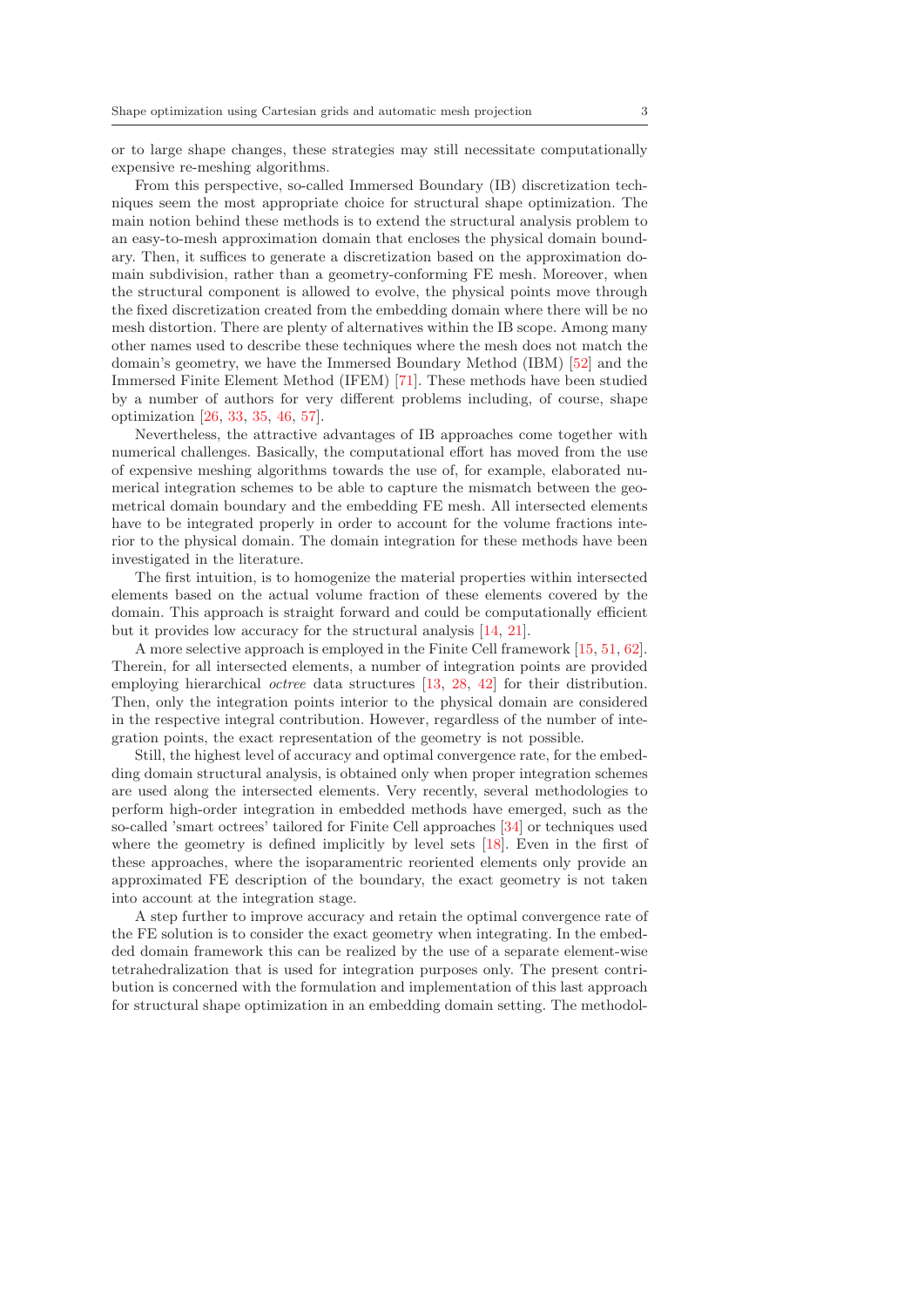ogy is based in the Cartesian grid FEM (cgFEM) successfully implemented in 2D [44, 45] and 3D [39, 41] problems. The Cartesian grid FEM relies on an explicit geometry description using parametric surfaces (i.e. NURBS or T-spline) and includes NURBS-enhanced integration techniques [39, 63, 65] in order to consider exactly the boundary description of the embedded domain. Stabilization terms are added at the elements cut by the Dirichlet and Neumann boundaries to ensure the appropriate satisfaction of these boundary conditions to maintain the optimal convergence rate of the FE solution and to provide control of the variation of the solution in the vicinity of the boundary [69].

In order to calculate the sensitivities of the magnitudes that take part in the shape optimization analysis, a formulation for the derivation of design sensitivities in the discrete setting is used  $[40]$ . This formulation takes into account the derivatives of the stabilized formulation implemented for the imposition of boundary conditions [69].

In this paper we propose a structural shape optimization method that will benefit from the accuracy of cgFEM but also from the computational efficiency due to a data structure that allows sharing information between the different geometries analyzed during the procedure. Last, this work presents a strategy that provides an h-adapted mesh for every design without performing a complete adaptive procedure. It is based on the calculation of the sensitivities of the magnitudes present during the refinement step with respect to the design variables. This sensitivity analysis can be performed only once on a reference geometry, and then utilized to project the results of the analysis to other designs just before being analyzed. This procedure is useful for moderate shape modifications during the whole optimization process. Alternatively, the shape sensitivity analysis can be performed also for other geometries obtained during the optimization process if required. The projection of information allows to generate appropriate h-adapted meshes in one preprocess step which, compared to standard re-meshing operations, significantly reduces the computational cost of mesh generation. This method is inspired by a similar strategy that was developed and used in the context of gradient-based [7] and evolutionary [8] optimization methods, oriented to standard body-fitted FEM.

The paper is organized as follows: A brief review of basic features of the cgFEM methodology will be shown in Section 2, including how to take advantage of them in shape optimization. Section 3 will present the formulation used for the structural and for the sensitivity analysis. Section 4 will be devoted to explain our strategy for h-adaptive mesh projection. Numerical results showing the behavior of the proposed technique will be presented in Section  $6$ . This contribution ends with the conclusions in Section 7.

#### **2 Cartesian grids for optimization**

This work has been developed as a logical continuation of [39, 41] where a new FEA methodology called cgFEM was presented. This methodology was implemented in a FE code for the analysis of structural 3D components called FEAVox, where the main novelty was the ability to perform accurate numerical integration in non-conforming meshes independent of the geometry.

The foundations of mesh generation in cgFEM consists in defining an embedding domain  $\Omega$  such that an open bounded domain  $\Omega_{\text{Phys}}$  fulfills  $\Omega_{\text{Phys}} \subset \Omega$ . Let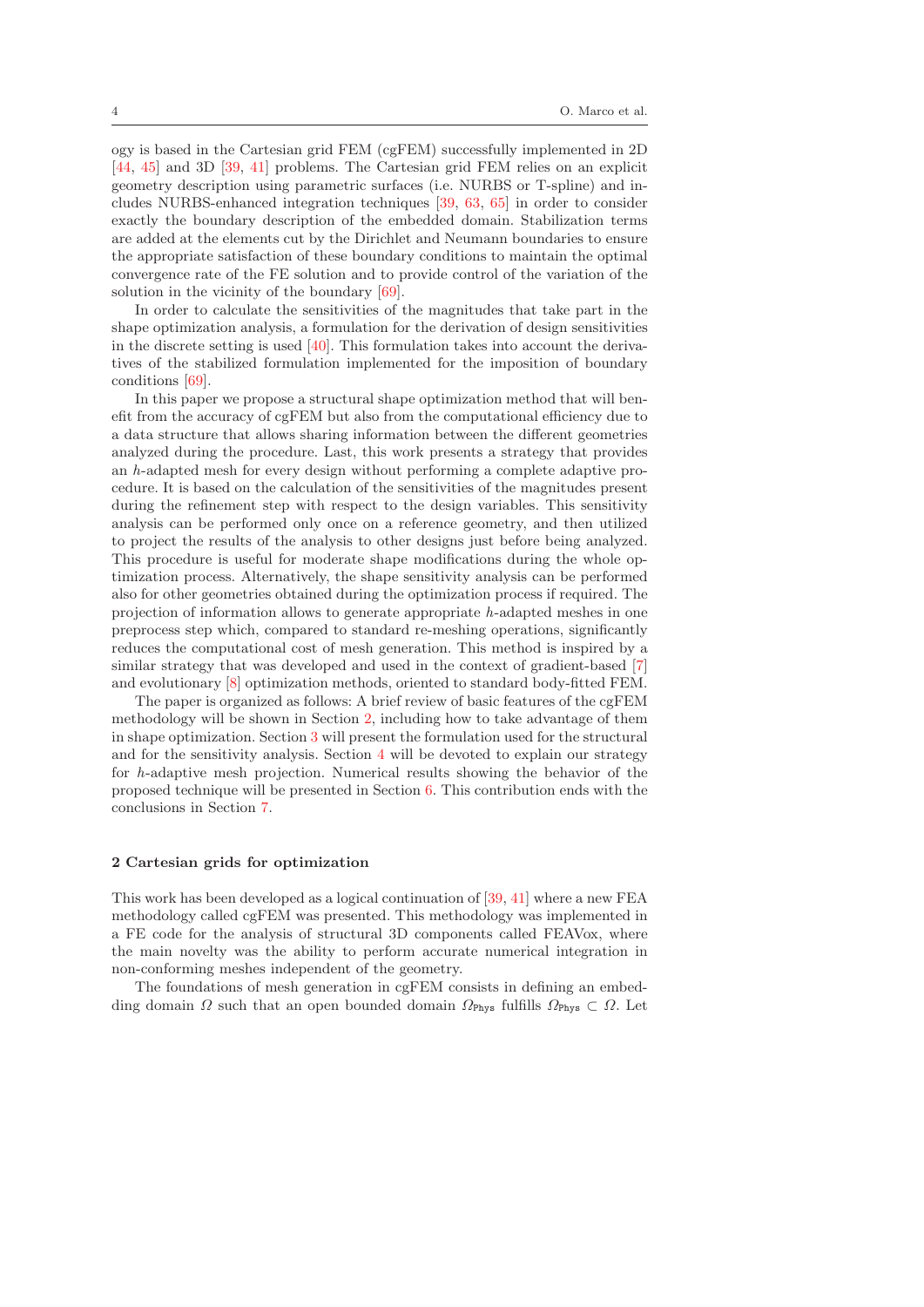us assume that the embedding domain is a cube, although rectangular cuboids could also be considered. In Figure 1 we can appreciate the embedding domain  $\Omega$ interacting with  $\Omega_{\text{Phys}}$ .



Fig. 1: Immersed Boundary Method environment. Domain  $\Omega_{\text{Phys}}$  within the embedding domain  $\Omega$ .

The discretization of the embedding domain is based on a sequence of uniformly refined Cartesian meshes to mesh the domain  $\Omega$  where the different levels of the Cartesian meshes are connected by predefined hierarchical relations. There are plenty of techniques that follow these principles, all of them based, in one way or another, on the octree concept [13, 28, 42].

The first step of the analysis consists of creating the analysis mesh taking a set of non-overlapped elements of different sizes from the different levels of the Cartesian grid pile (see Figure 2). In order to enforce  $C^0$  continuity between adjacent elements of different levels multipoint constraints (MPCs) [2, 17] are used.

During the creation of the FE analysis mesh used to solve the boundary value problem we have to classify the elements of the Cartesian grid in three groups: boundary, internal and external elements. In order to do that, we need to know the relative position of the domain of interest with respect to the embedding domain. In [39, 41] we proposed a robust procedure to find intersections, between the surfaces of the boundary and the axes of the Cartesian grids, based on ray-tracing techniques [4, 29, 48, 66, 67].

Internal elements are standard FE elements whose affinity with respect to the embedding domain  $\Omega$  is exploited in order to save computational cost. Regarding the integration of intersected elements in cgFEM, we proposed a strategy in [39] to perform the integration over the internal part of these elements. In order to achieve this, we generate a tetrahedralization into each boundary element. This submesh of tetrahedrons will be used only during the integration step. Numerical integration over the intersected elements is then accomplished by integrating over each subdomain of the tetrahedralization. In order to perform the integration over the subdomains, we proposed a NURBS-Enhanced integration strategy [63, 65] that takes into account the exact geometry defined by the CAD model.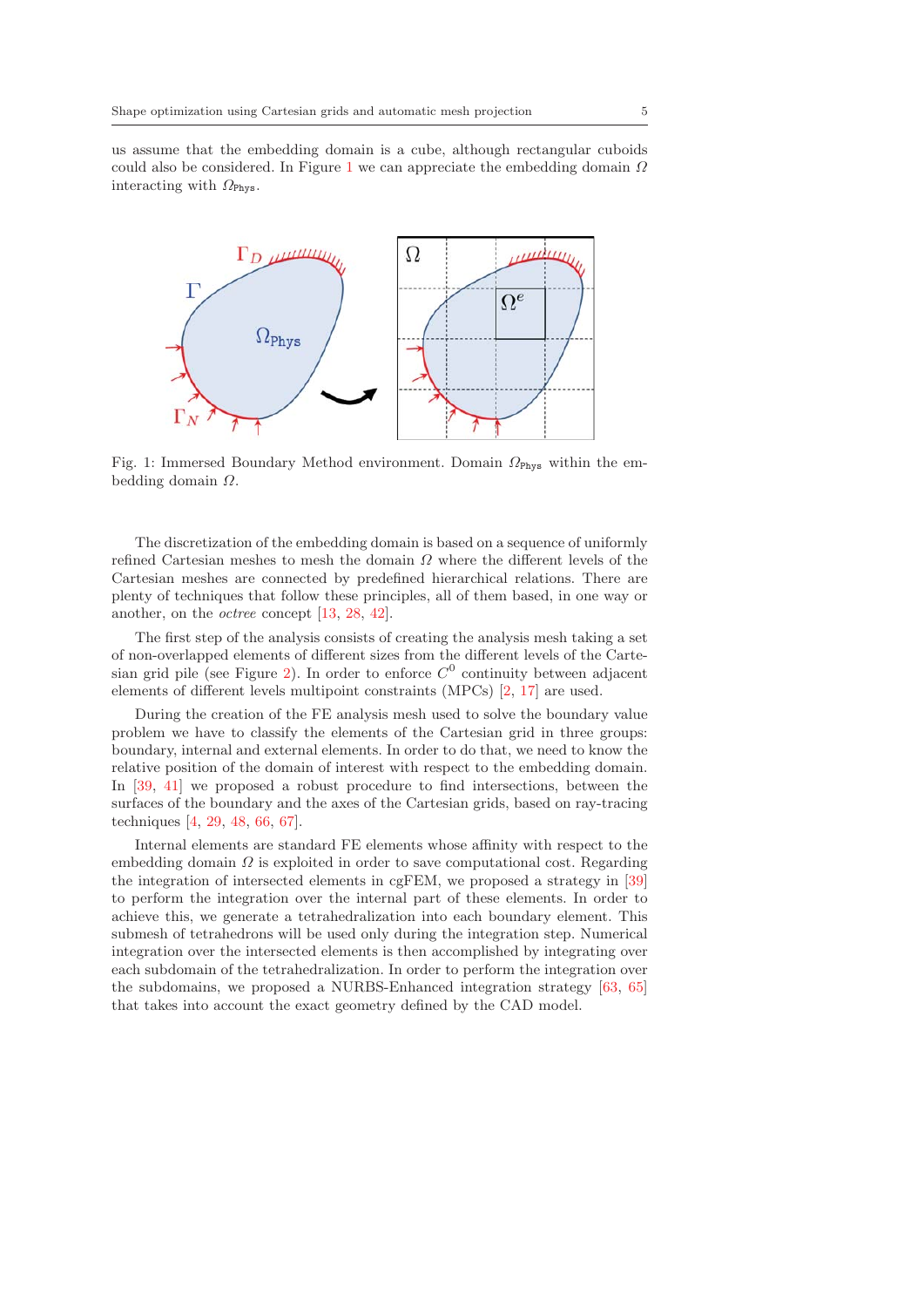

Fig. 2: Components of an immersed boundary environment.

This methodology was designed to incorporate the exact boundary of the computational domain into body-fitted FE simulations and the advantages with respect to the classical FEM were demonstrated for a variety of problems, see [64].

Let  $\Lambda_{\rm Phys}$  a tetrahedral face lying on the boundary parametrized by the NURBS S, and  $\mathbf{v}_1, \mathbf{v}_2, \mathbf{v}_3$  its three vertices, see Figure 3. A straight-sided triangle  $\Lambda_{\text{Param}}$ in the parametric space of the surface is defined by the parametric coordinates of the vertices  $S^{-1}(\mathbf{v}_1)$ ,  $S^{-1}(\mathbf{v}_2)$ , and  $S^{-1}(\mathbf{v}_3)$ . The transformation to a curved face, ΛPhys, is defined as the image of the straight-sided triangle ΛParam by the NURBS parametrization S,

$$
\Lambda_{\text{Phys}} := S(\Lambda_{\text{Param}}) \tag{2}
$$



Fig. 3: Curved faces parametrization.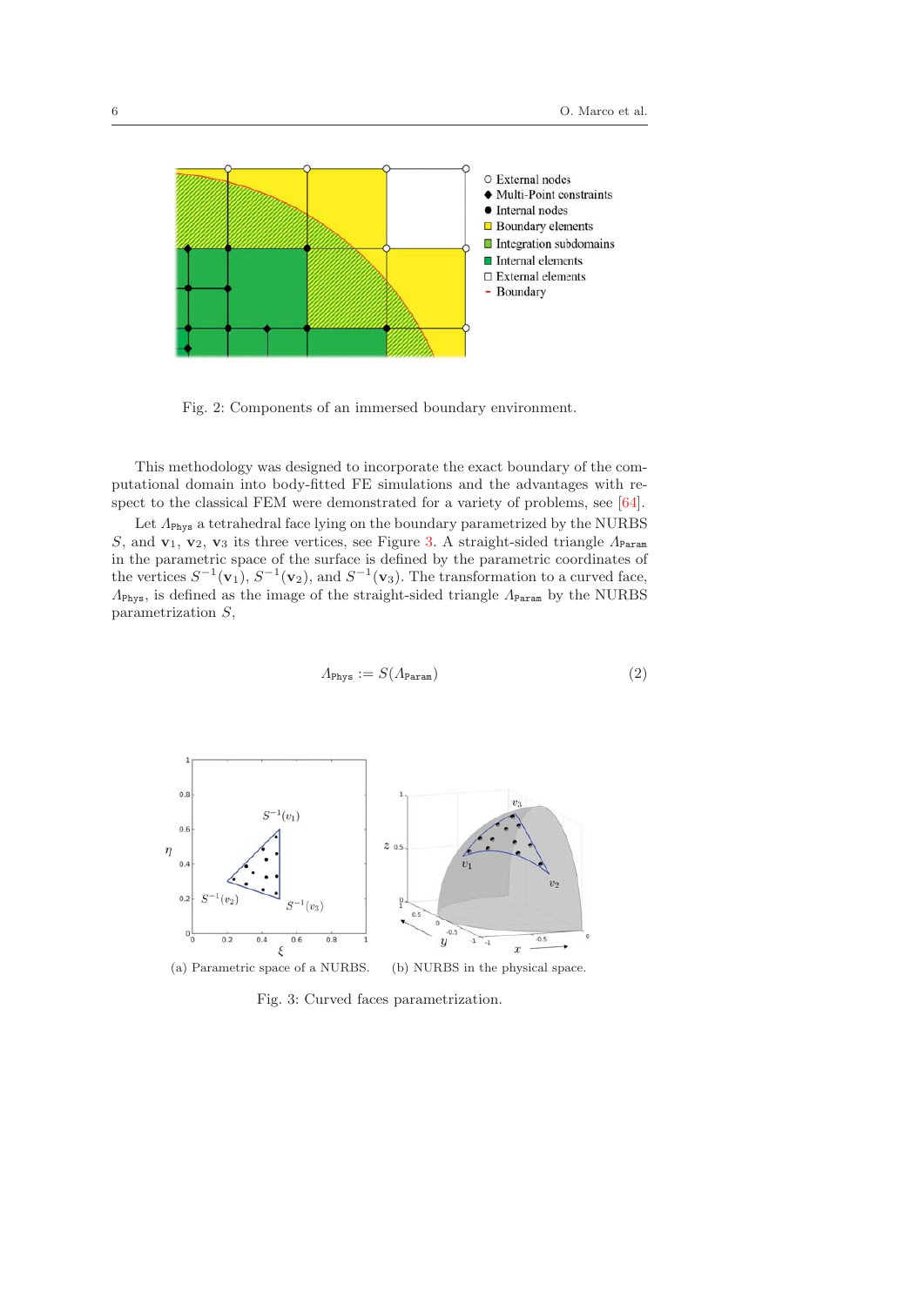With this definition of curved faces, a curved tetrahedral subdomain with a face on a NURBS surface  $\Upsilon_{\text{Phys}}$  corresponds to a convex linear combination of the curved NURBS face and the remaining internal vertex mapped as

$$
\begin{aligned} \Psi\;: \varLambda_{\texttt{Param}} \times [0,1] &\longrightarrow \varUpsilon_{\texttt{Phys}} \\ (\xi,\eta,\zeta) &\longmapsto \Psi(\xi,\eta,\zeta):=(1-\zeta)\mathbf{S}(\xi,\eta)+\zeta \mathbf{v}_4, \end{aligned}
$$

where  $\mathbf{v}_4$  is the internal vertex of  $\gamma_{\text{Phys}}$ .



Fig. 4: Curved subdomain parametrization.

A convenient property of this strategy are the ability to decouple the directions of the surface definition,  $\Lambda_{\text{Param}}$  in the mapping  $\Psi$ , with respect to the interior direction  $\zeta$ .

Given these parametrizations, it is possible to perform the numerical integration over all the curved tetrahedral subdomains that form  $\Omega_{\text{B}}^{\text{phys}}$ . To this end, we consider tensor products of triangle quadratures for the curved faces and onedimensional Gaussian quadratures for interior directions, see Figure 4. Analogous steps have to be made to integrate subdomains with only one edge on the boundary [39, 63].

## 2.1 Data sharing

It is worth noting that considering hierarchical relationships within the data structure suggests an automatic improvement of the mesh refinement thus positively affecting the efficiency of the FE implementation. Nodal coordinates, mesh topology, hierarchical relations, neighborhood patterns, and other geometric information are algorithmically evaluated when required.

In addition, all internal elements share the same stiffness matrix, for constant material properties and linear elasticity problems, which is only calculated once on a reference element. Then, a scale factor related to the mesh level is used to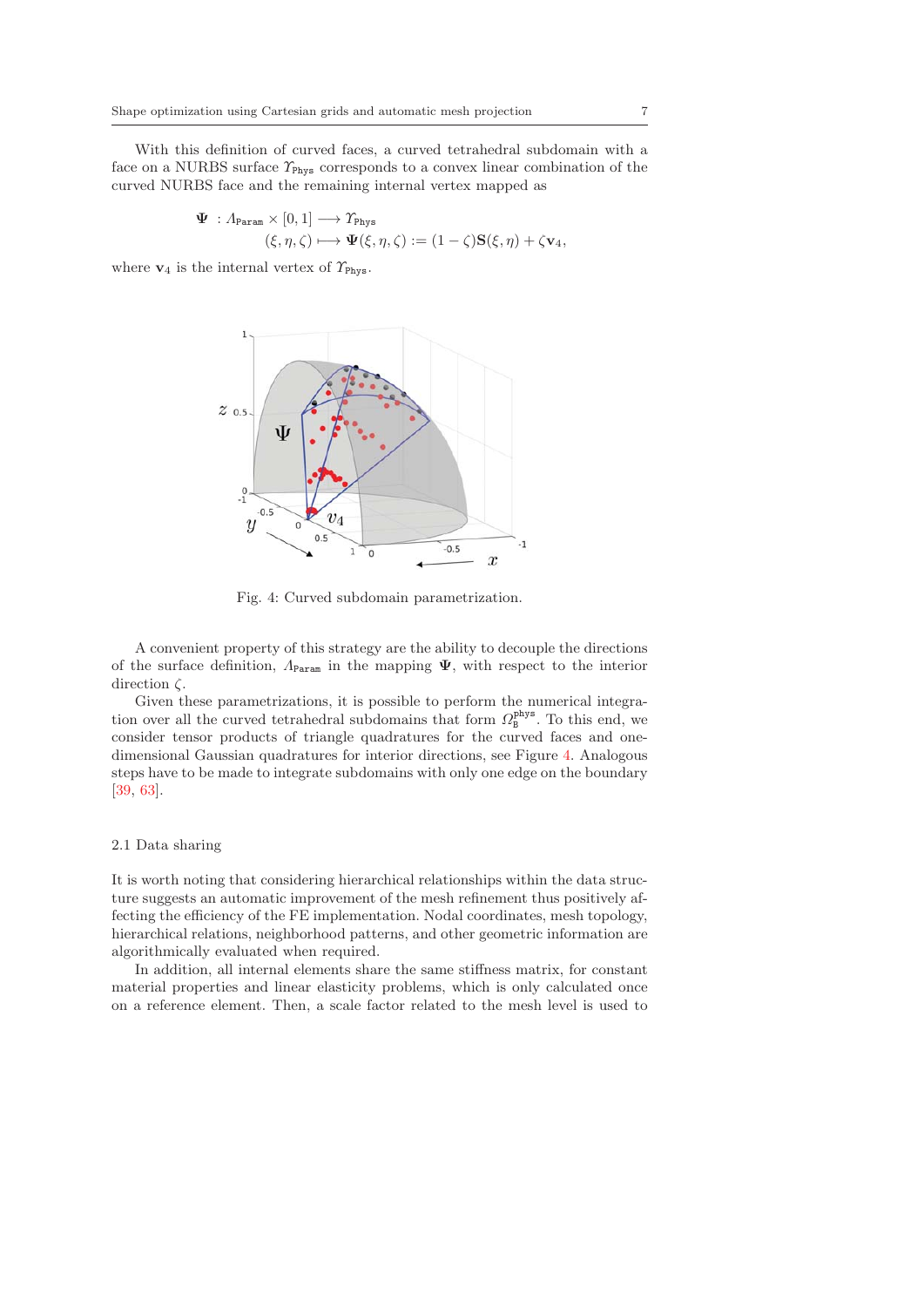adapt the stiffness to the actual element size. As we can imagine, this implies a major increase in efficiency of the generation of the numerical model. Figure 5a shows a cross section of a model of a quarter of a cylinder, Figure 5b presents a coarse analysis mesh and Figure  $5c$  shows the mesh obtained after its h-adaptive refinement. For both meshes we only have to evaluate one element for the domain colored in green, which represents all the internal elements.



Fig. 5: Vertical data sharing example. (a) Model of a quarter of a cylinder. (b) Coarse mesh *i*. (c) *h*-adapted mesh  $i + 1$ .

On the other hand, each boundary element is trimmed differently, so each of these elements will require a particular evaluation of the element matrices. Contrasting with many h-adaptive FE codes, where the previous meshes are discarded and new ones are created, the use of Cartesian grids together with the hierarchical data structure allows recycling calculations performed in previous meshes.

In this context, the so-called vertical data sharing by means of which the matrices of elements present in different meshes of the same h-adaptive process will not be re-evaluated. Figure 5c represents the resulting mesh of a  $h$ -adaptive process where the blue colored elements represent elements evaluated in previous meshes that do not require to be re-evaluated. Hence, the only element matrices to be evaluated for the analysis of the mesh shown in Figure 5c correspond to the yellow elements.

Within the context of the traditional FEM, each geometry requires a different body-fitted mesh, therefore, the elements of different geometries are, generally, completely different and unrelated. This situation makes very difficult to enable an efficient exchange of information between different geometries. However, cgFEM provides a framework to define an operation, called horizontal data sharing, to further improve the computational efficiency of the optimization process by allowing the transfer of information between elements of different geometries. This data sharing just requires all geometries to be defined using the same embedding domain to ensure that the Cartesian grid pile is the same for all geometries, making the inter-geometries data transfer possible.

The different components of a parametric definition of the boundary of the models to be analyzed can be subdivided into three types: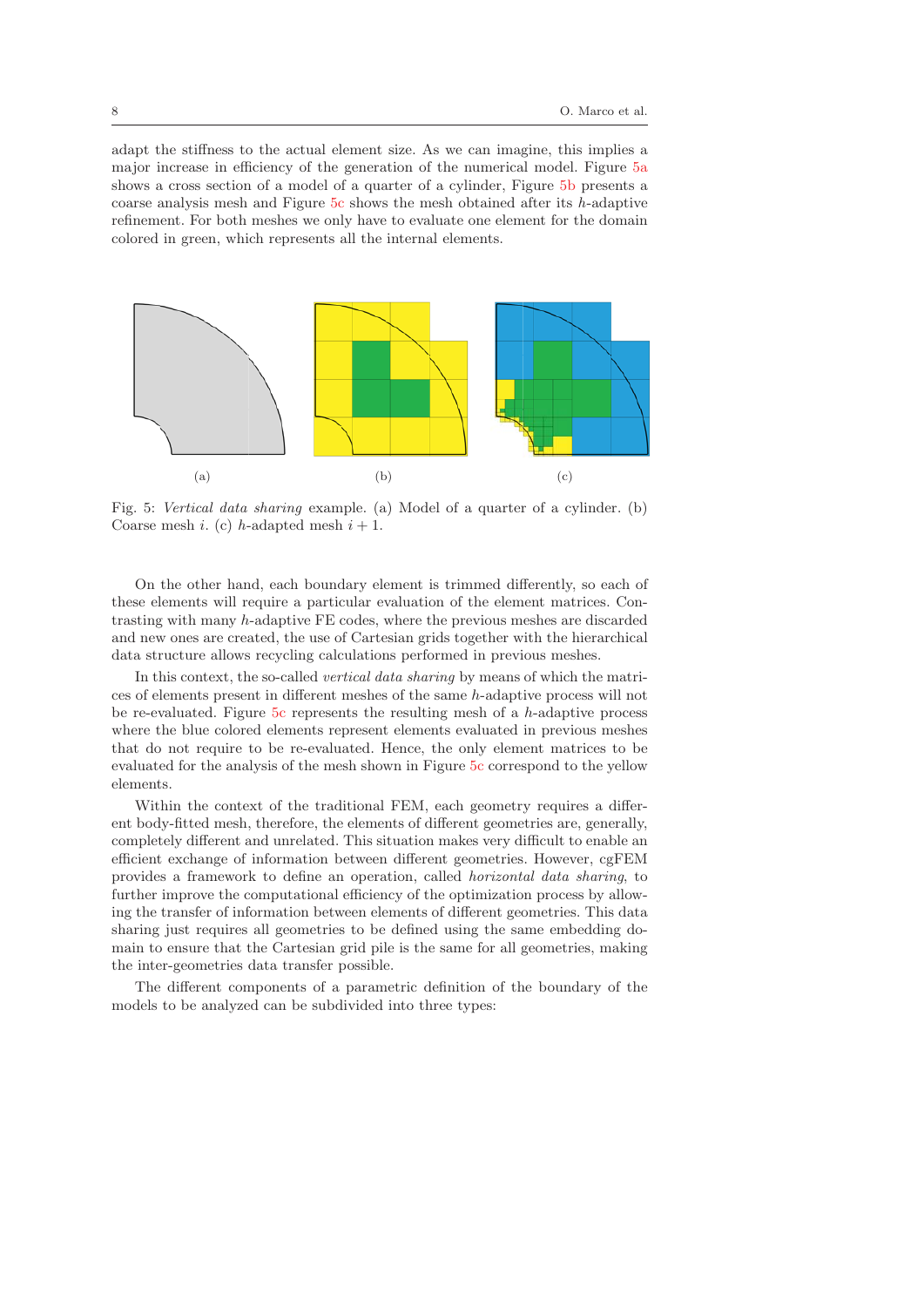- 1. Fixed part. This is the part of the boundary that remains fixed in all the geometries (such as the internal curve of the cylinder represented in Figure 6a).
- 2. Moving part with fixed intersection pattern. These surfaces or curves can be changed by the optimization algorithm, but those changes do not imply a modification of the intersection with the surrounding elements. In Figure 6a we can see two curves type 2 corresponding with planes of symmetry of the model.
- 3. Free moving part. This part of the geometry could freely change during the optimization analysis without a predictable pattern. The outer curve in Figure 6a is a good example of this kind of entity.

The horizontal data sharing consists of reusing, on the one hand, the computations attached to the elements intersected by the fixed part of the boundary in the different geometries analyzed during the optimization process. For instance, in Figure 6b we can see a h-adapted mesh of a geometry,  $j + 1$ , that represents a perturbation of the original model, j, shown in Figure 5a. In Figures 6c and 6d we can verify how the blue elements used in the mesh in Figure 6b are inherited from separated meshes of a different individual evaluated previously. Dark blue represents the elements intersected by entities type 1 and light blue the elements intersected by type 2 entities. As in the vertical sharing, the green elements will be evaluated as explained before and the yellow elements will be the only elements evaluated for this individual. Observe that the horizontal data sharing implies a significant reduction of calculations. For example, the number of elements that need integration (yellow elements) for the mesh shown in Figure 6b is considerably lower than the total number of elements in the mesh.

#### 2.2 Nested domain reordering

Solving large sparse linear systems is the most time-consuming computation in shape optimization using FEM.

In this contribution we are interested in direct solvers. Matrix reordering plays an important role on the performance of these solvers. In fact, it is common to reorder the system matrix before proceeding to its factorization as it can increase the sparsity of the factorization, making the overall process faster and reducing the storage cost. Finding the optimal ordering is usually not possible although heuristic methods can be used to obtain good reorderings at a reasonable computational cost.

This section is intended to show how the hierarchical data structure inherent to the Cartesian grids, thus directly related to the mesh topology, can be used to directly obtain a reordering of the system matrix that speeds up the Cholesky factorization process. The Nested Domain Decomposition (NDD) technique is a domain decomposition technique specially tailored for h-adaptive FE analysis codes with refinement based on element subdivision. The technique simply consists in recursively subdividing the domain of the problem using the hierarchical structure of the mesh. This technique was first described in [58] and applied in an implementation of a FEM that used geometry-conforming meshes. Later, NDD was adapted to a Cartesian grid environment in 2D [45]. In this paper, we will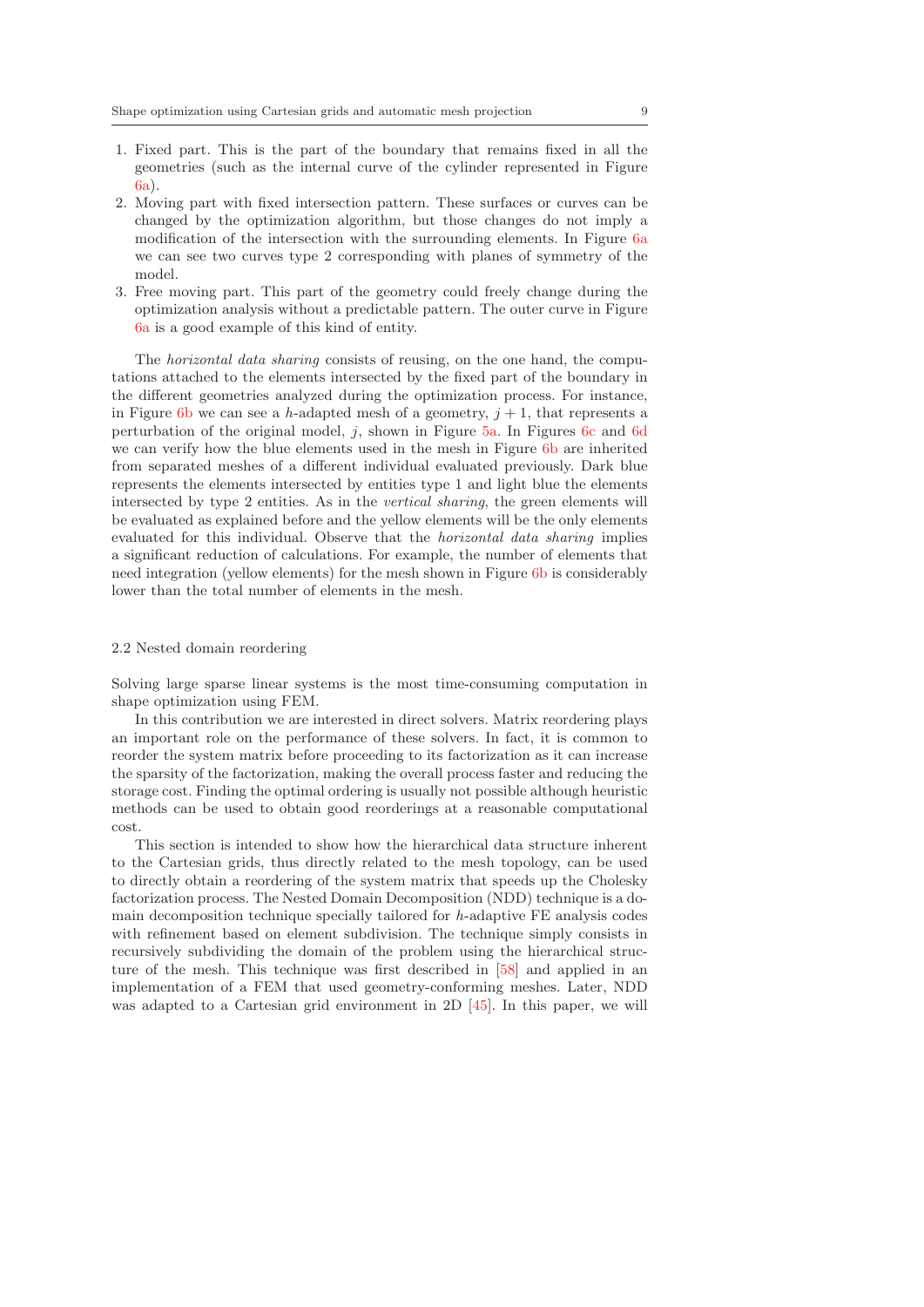

Fig. 6: Horizontal data sharing example. (a) Different type of entities. (b) Individual  $j + 1$ . (c) Individual j, mesh i. (d) Individual j, mesh  $i + 1$ .

use a 3D generalization of NDD. The technique consist in subdividing the domain of the problem considering that each element of a uniform grid of the lowest levels of the Cartesian grid pile (normally the Level-1 grid, with  $2x2x2$  elements). Then, the degrees of freedom of the nodes of the mesh to be analyzed falling into a subdomain will be allocated together in the stiffness matrix. The nodes falling on the interface of the subdomains will not be reordered and will simply be moved to the end of the matrix producing the typical arrowhead type structure of the domain decomposition techniques. This idea is then recursively applied into each original subdomain producing a nested arrowhead-type structure. This reordering will provide a considerable reduction of the computational cost associated to the resolution of the system of equations.

Figures 7, 8 and 9 graphically show the process. The embedding domain, Figure 7a, is subdivided into 8 subdomains or regions as shown in Figure 7b. Each subdomain is represented in a different color. We can easily identify those subdomains with the elements of the first refinement level. Thus, the nested reordering in cgFEM will be made up by grouping the nodes according to the corresponding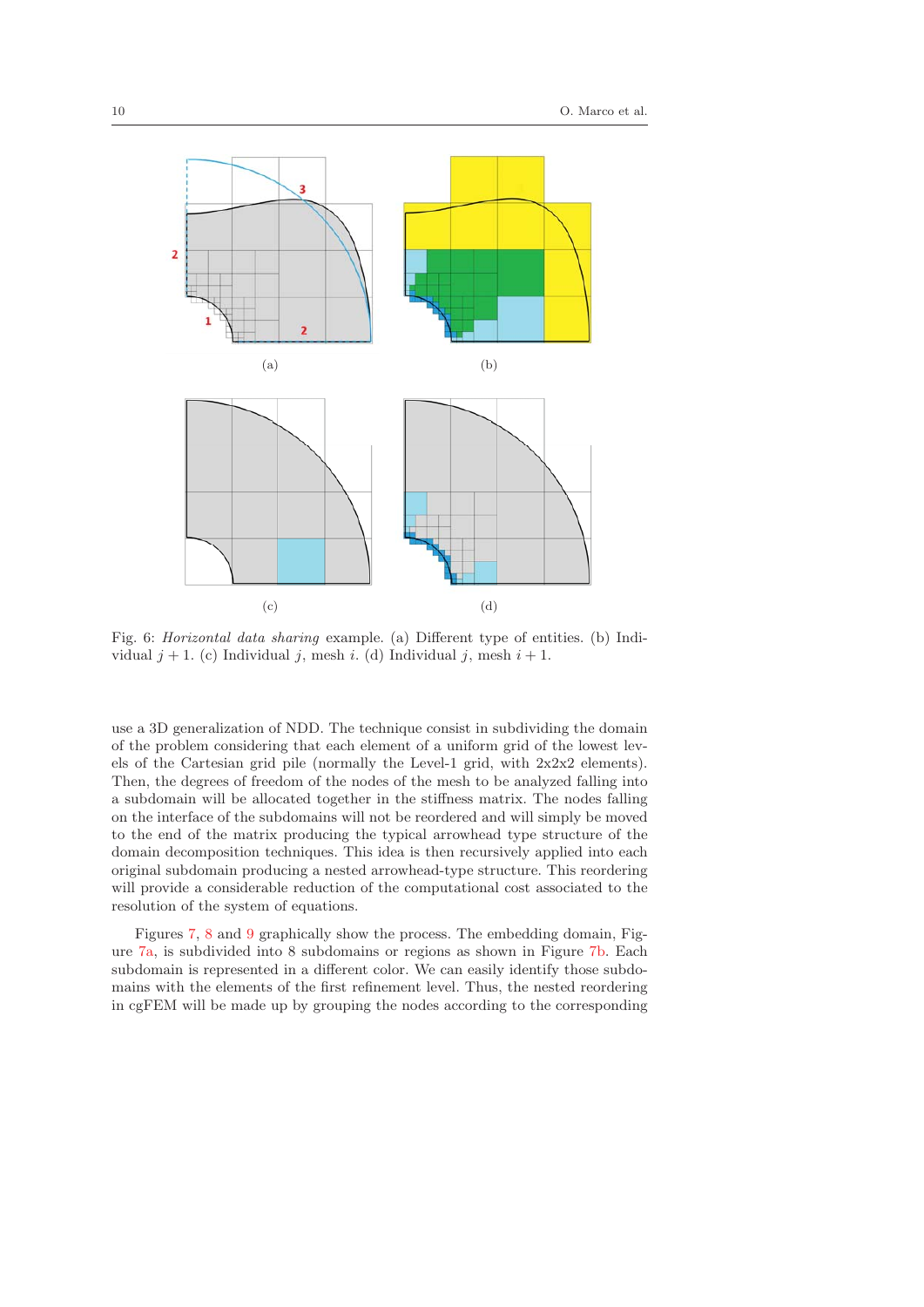element in the hierarchical structure. Figure 7c shows an example of an analysis mesh where we are going to apply the nested reordering.



Fig. 7: Nested Domain Decomposition environment. (a) Body within the embedding domain  $\Omega_{\text{Phys}} \subset \Omega$ . (b) Level 1 subdivision. (c) Example of 3D mesh to be reordered.

For the sake of clarity we will use a 2D representation of the process. Figure 8a shows the domain subdivision considering the Level-1 grid. The nodes are subdivided into 9 different categories. Only 5 of theses categories are shown in the 2D representation of Figure 8. The colored ones indicate the nodes falling into each one of the elements of the Level-1 grid. Black nodes are those falling on the interface between the Level-1 elements. The stiffness matrix will be reordered, grouping all nodes of the same color, as shown in Figure 9b. This grouping creates an arrowhead-type structure made up of blocks. It can be noticed that the blocks on the diagonal (two of them clearly shown shadowed in blue and red) show an structure similar to the structure of the original non-reordered stiffness matrix shown in Figure 9a.

Level-2 reordering, Figure 8b, indicates that each of the Level-1 subdomains is again reordered in the same way. For instance, the red subdomain in Figure 8a is subdivided into 8 subdomains (only 4 are shown in 2D) separated by their interface, represented in black, as shown in Figure 8b. Interfaces of previous levels are represented by white nodes. The same process is followed for the next levels, using the elements of the corresponding level of the hierarchical structure.

In the process, each node of the mesh is given a code with as many digits as levels of the Cartesian grid pile used. The *i*-th digit of the code contains the subdomain number  $(1 \text{ to } 8)$  of the node considering the Level-i grid, or 9 if the node is on the interface between the Level-i subdomains, as in Figure  $8a$  to Figure  $8c$  for levels 1 to 3. Once the code of each node has been obtained a simple 'alphabetical' reordering of the codes provides the NDD reordering of the nodes. The degrees of freedom of the matrix will then be reordered considering nodal reordering.

The result of the NDD reordering generates the nested arrowhead-type structure of the stiffness matrix represented in Figure 9c. This nested structure could also be used to define efficient domain decomposition solvers or iterative solvers,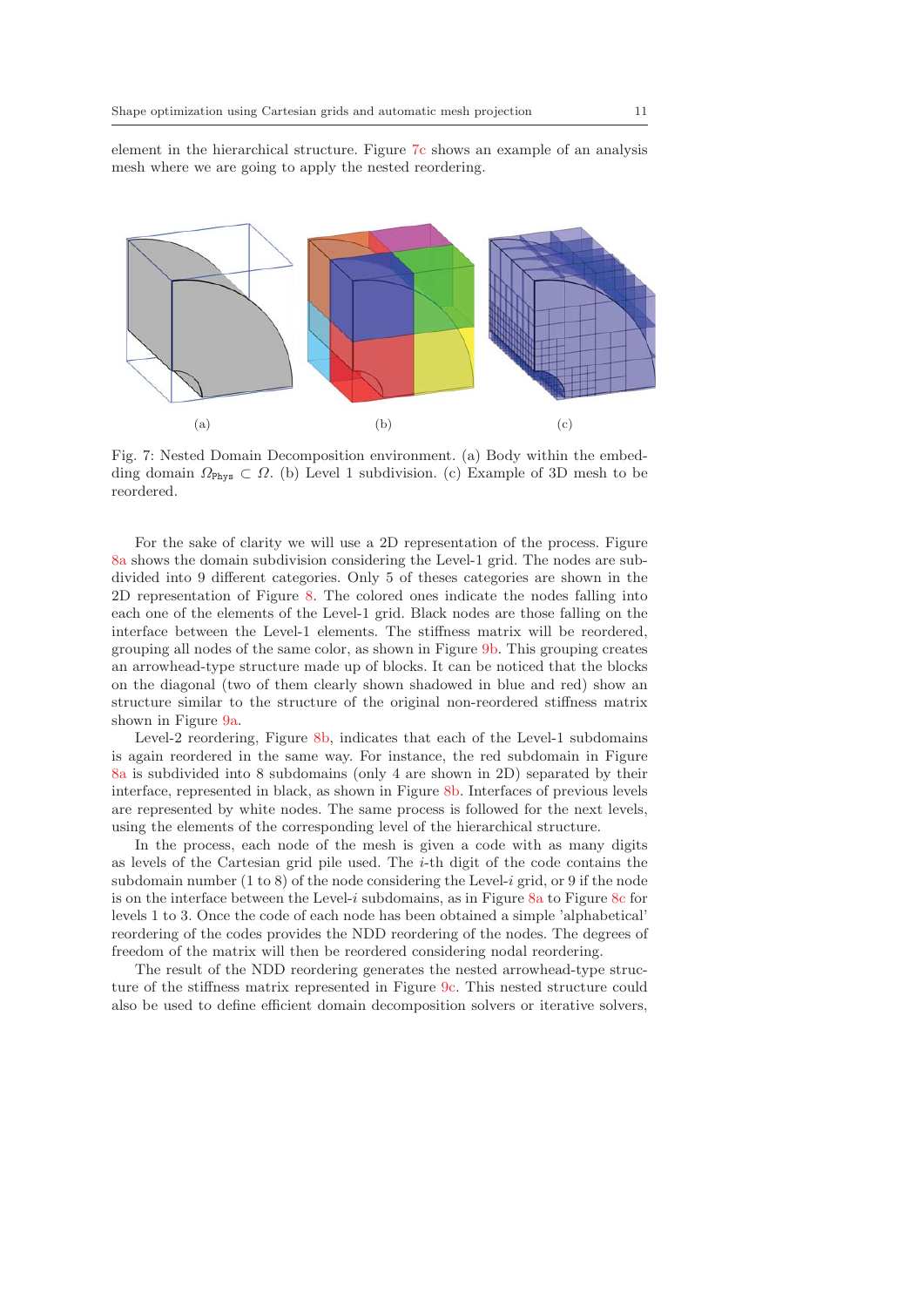

Fig. 8: Nested Domain Decomposition scheme. (a) Level-1 decomposition, (b) Level-2 decomposition and (c) Level-3 decomposition.

as in [59] where we showed initial implementations of these types of solvers. However, in this contribution we have just used this technique to reorder the system of equations to improve the performance of the Cholesky factorization.



Fig. 9: Nested Domain Decomposition output. (a) Original stiffness matrix, (b) level 1 decomposition reordering and (c) last reordering (level 4).

In the section devoted to numerical examples we will show the performance of this method in comparison with other common procedures.

## **3 Structural and shape sensitivity analyses**

Let us consider a bounded domain  $\Omega_{\text{Phys}} \in \mathbb{R}^3$ . The contour can be separated into two non-overlapping parts,  $\Gamma_N$  and  $\Gamma_D$ , where Neumann and Dirichlet conditions are respectively imposed. The objective is to find the displacement field  $\mathbf{u} \in \mathcal{U}$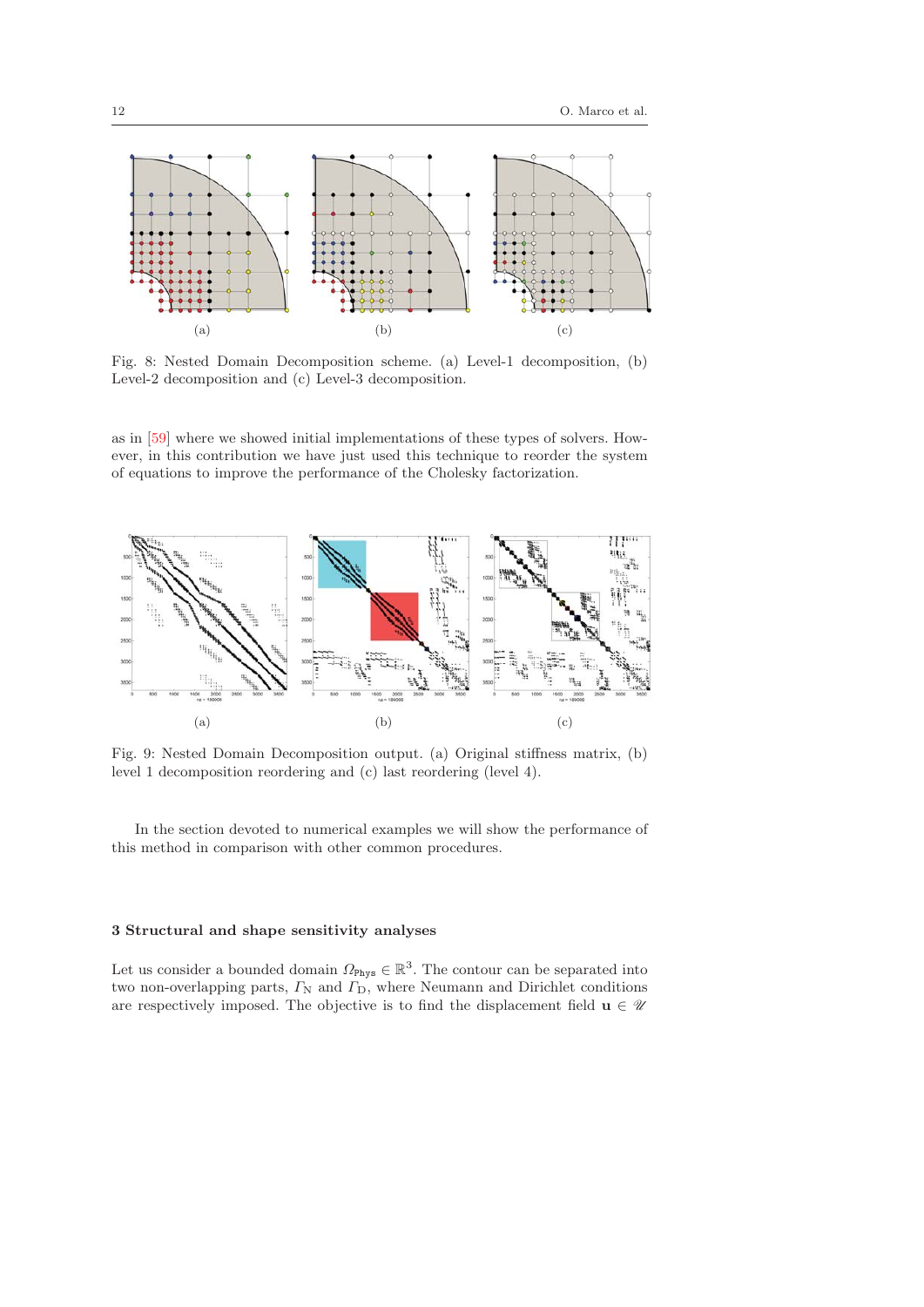that satisfy the internal equilibrium equation in the domain and the Neumann and Dirichlet boundary conditions, which can be formulated as follows:

$$
\nabla \sigma (\mathbf{u}) + \mathbf{t}_{v} = 0 \text{ in } \Omega_{\text{Phys}}\n\sigma (\mathbf{u}) \mathbf{n} = \mathbf{t}_{s} \text{ on } \Gamma_{\text{N}}\n\mathbf{u} = \mathbf{g} \text{ on } \Gamma_{\text{D}}\n\epsilon (\mathbf{u}) = \mathbf{D} \sigma (\mathbf{u})
$$
\n(3)

In the above expression displacements **u** belong to  $\mathscr{U} \equiv [H^1(\Omega)]^d$ , **t**<sub>*v*</sub> ∈  $[L^2(\Omega)]^d$  are the volume forces,  $\mathbf{t}_s \in [L^2(\Omega)]^d$  are the tractions imposed on the Neumann boundary, **g** are the displacements imposed on the Dirichlet boundary and **n** is the unit vector normal to the surface. In linear elasticity, the strain tensor is defined from the displacement field by

$$
\epsilon(\mathbf{u}) = \left(\nabla \mathbf{u} + \nabla^{\mathrm{T}} \mathbf{u}\right) / 2 \tag{4}
$$

The constitutive equation, that relates the stresses with the strains by means of the tensor **D**, can be expressed in the case of isotropic materials using two constants, the Young's modulus E and the Poisson's ratio  $\nu$ . This relationship can be written as

$$
\epsilon = (\sigma - \nu (\text{tr}(\sigma) \mathbf{I} - \sigma)) / E \tag{5}
$$

The next property concerning the constitutive equation will be used below.

**Property 1** The scalar product of the tractions can be bounded by the energy per unit volume with a constant C*E*, which depends on the material properties, as

$$
\|(\mathbf{u})\|^2 \le C_E\left((\mathbf{u}):\epsilon(\mathbf{u})\right) \quad \text{with} \quad C_E = \frac{E}{1 - 2\nu} \tag{6}
$$

The weak form of the elastic problem allows different approaches to imposing the Dirichlet boundary conditions. The most usual procedure is to impose a constraint in the space of virtual displacement  $\mathscr V$ . The equilibrium between the virtual work of the elastic forces and the virtual work of the external forces applied is written as:

$$
a(\mathbf{u}, \mathbf{v}) = c(\mathbf{v}) \quad \forall \mathbf{v} \in \mathscr{V} \tag{7}
$$

where

$$
a(\mathbf{u}, \mathbf{v}) = \int_{\Omega_{\text{Phys}}} \boldsymbol{\sigma}(\mathbf{u}) : \boldsymbol{\epsilon}(\mathbf{v}) \, d\Omega
$$
  

$$
c(\mathbf{v}) = \int_{\Omega_{\text{Phys}}} \mathbf{v} \cdot \mathbf{t}_v \, d\Omega + \int_{\Gamma_{\text{N}}} \mathbf{v} \cdot \mathbf{t}_s \, d\Gamma
$$
 (8)

This method is very simple and effective in the context of the body-fitted FEM. However, this method is not valid for Cartesian meshes, since it is very difficult to get a null field on the Dirichlet boundary when the contour of the geometry does not match with the faces of the elements.

For this reason it seems more appropriate to use another formulation, for instance, to define the elastic problem as a minimization problem with constraints.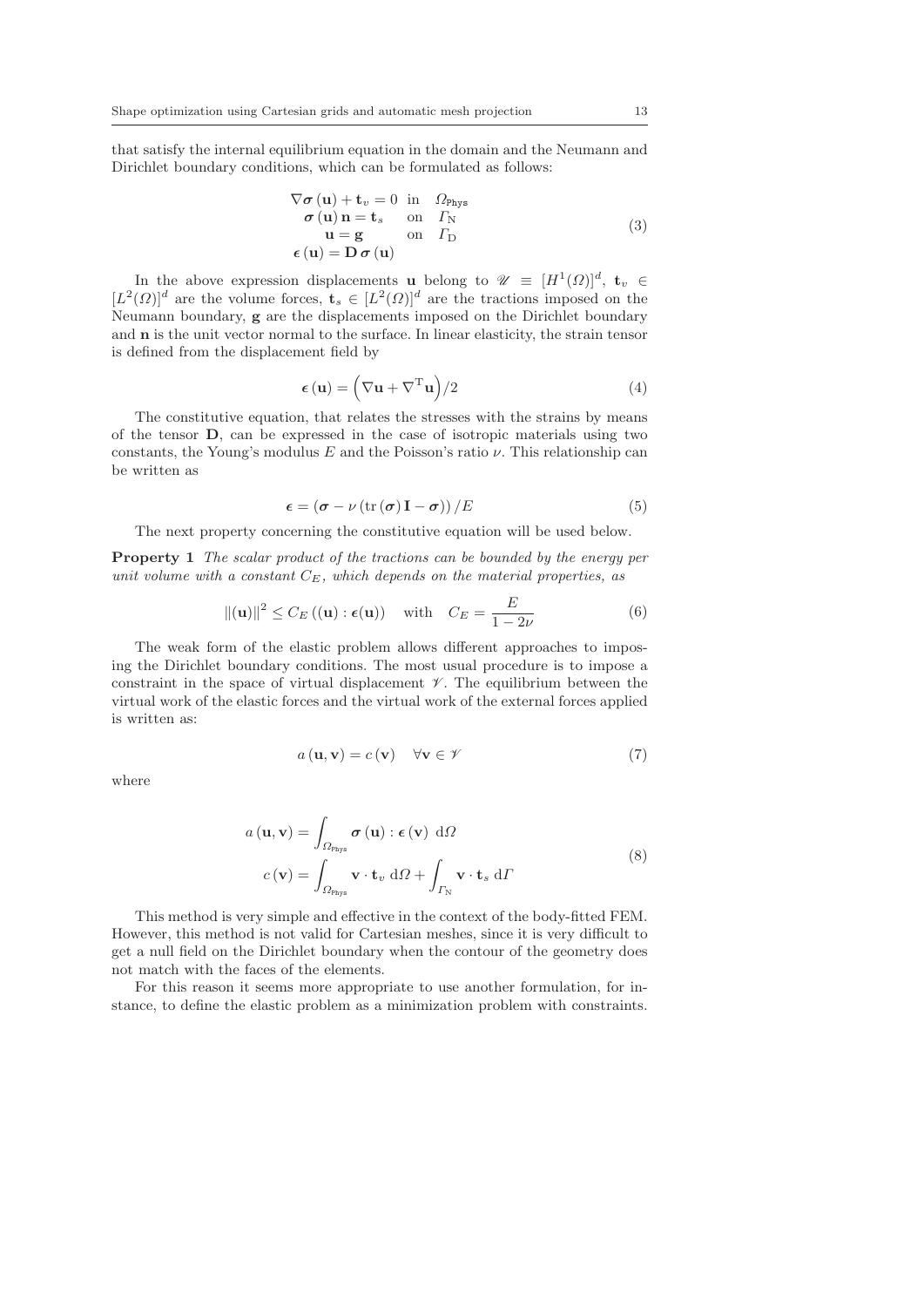This means finding the displacement field **u** that minimizes the total potential energy, subject to the constraints imposed by Dirichlet boundary conditions:

$$
\min\left(\frac{1}{2}a\left(\mathbf{v},\mathbf{v}\right)-c\left(\mathbf{v}\right)\right) \quad \text{with} \quad \mathbf{v}=\mathbf{g} \text{ in } \Gamma_{\mathcal{D}} \tag{9}
$$

One approach to solve this minimization problem is to use the Lagrange multipliers method. Besides the displacement field, a new field of Lagrange multipliers  $\lambda$  associated with the reaction forces is added. The Lagrange multipliers belong to the Hilbert space  $\mathscr{M} = [H^{-\frac{1}{2}}(\Gamma_{D})]^{d}$ . Formally, the problem is to find the saddle point  $[\mathbf{u}, \lambda] \in \mathcal{U} \times \mathcal{M}$  of the following Lagrangian

$$
\mathcal{L}(\mathbf{v}, \boldsymbol{\mu}) = \frac{1}{2} a(\mathbf{v}, \mathbf{v}) + b(\boldsymbol{\mu}, \mathbf{v} - \mathbf{g}) - c(\mathbf{v}) \quad \text{with} \quad b(\boldsymbol{\mu}, \mathbf{u}) = \int_{\Gamma_{\mathbf{D}}} \boldsymbol{\mu} \cdot \mathbf{u} \, d\Gamma \tag{10}
$$

The spaces of the finite element solution are denoted as  $\mathscr{U}^h \subset \mathscr{U}$  for displacements and  $\mathcal{M}^h \subset \mathcal{M}$  for multipliers. Substituting the FE fields in Equation (10) and optimizing the Lagrangian we obtain the following system of equations:

$$
a(\mathbf{u}^h, \mathbf{v}^h) + b(\lambda^h, \mathbf{v}^h) = c(\mathbf{v}^h) \quad \forall \mathbf{v}^h \in \mathcal{U}^h
$$
  
\n
$$
b(\mu^h, \mathbf{u}^h) = b(\mu^h, \mathbf{g}) \qquad \forall \mu^h \in \mathcal{M}^h
$$
 (11)

where  $\mathbf{v}^h$  and  $\mu^h$  are the variations of the displacement and multiplier fields and  $[\mathbf{u}^h, \boldsymbol{\lambda}^h]$  is the solution.

In practice, the natural choices of the Lagrange multiplier field do not satisfy InfSup condition because they introduce too many constraints. To alleviate this situation, stabilized methods impose additional conditions on the Lagrange multipliers without modifying the problem solution, at least in the limit, when the element size approaches zero, in order to have more freedom to choose the Lagrange multiplier field.

In this contribution we use an approach derived from the following Lagrangian:

$$
\mathcal{L}_S\left(\mathbf{v}^h, \boldsymbol{\mu}^h\right) = \mathcal{L}\left(\mathbf{v}^h, \boldsymbol{\mu}^h\right) - \frac{1}{2} \frac{h}{k} \int_{\Gamma_{\rm D}} \left\|\boldsymbol{\mu}^h + \boldsymbol{T}(\hat{\mathbf{u}}^h)\right\|^2 d\Gamma \tag{12}
$$

where  $T(\hat{u}^h)$  is the smoothed traction that depends on the FE solution computed from a previous iteration,  $\hat{\mathbf{u}}^h$ . The penalty constant can be defined again as  $k =$  $\kappa C_E$ .

In our formulation we use the recovered tractions on Γ*<sup>D</sup>* evaluated from the recovered stress field  $\sigma^*$  [60] to stabilize, solving the problem iteratively by updating the stress field value [68, 69],  $\sigma^*(\hat{\mathbf{u}}^h)$  the FE recovered stress field being calculated for an FE solution from a previous iteration  $\hat{\mathbf{u}}^h$ . The traction on the boundary is defined as  $\mathbf{T}(\hat{\mathbf{u}}^h) = \sigma^*(\hat{\mathbf{u}}^{\hat{h}}) \cdot \mathbf{n}$  where **n** is the unit vector normal to the boundary.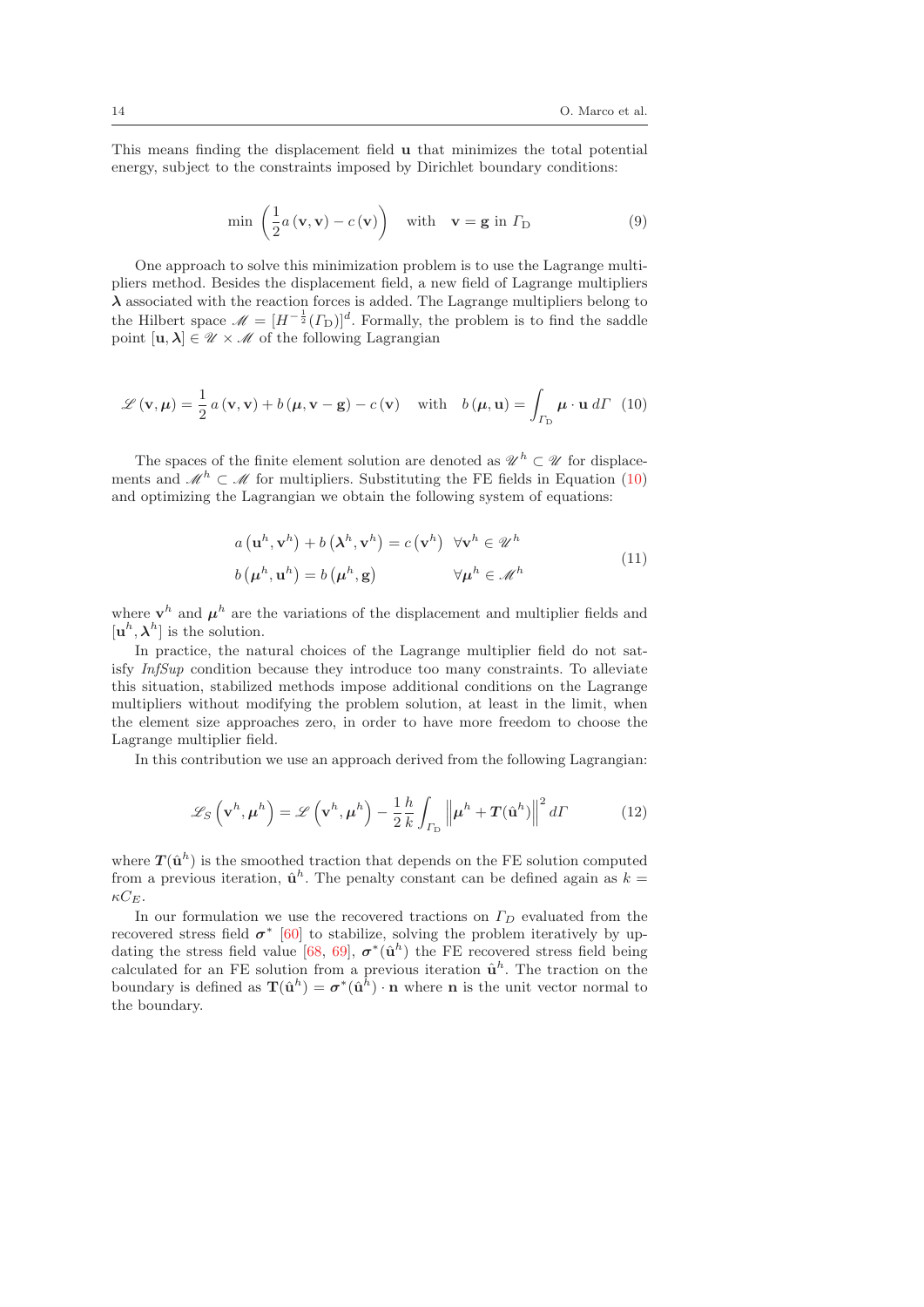The proposed formulation can be simplified by eliminating the Lagrange multipliers and obtaining a modified penalty method: Find the displacement field  $\mathbf{u}^{\hat{h}} \in \mathcal{U}^{h}$  such that

$$
a\left(\mathbf{u}^{h}, \mathbf{v}^{h}\right) + \frac{k}{h} \int_{\Gamma_{\mathcal{D}}} \mathbf{u}^{h} \cdot \mathbf{v}^{h} d\Gamma =
$$
\n
$$
c\left(\mathbf{v}^{h}\right) + \frac{k}{h} \int_{\Gamma_{\mathcal{D}}} \mathbf{g} \cdot \mathbf{v}^{h} + \int_{\Gamma_{\mathcal{D}}} \mathbf{T}(\hat{\mathbf{u}}^{h}) \cdot \mathbf{v}^{h} d\Gamma \qquad \forall \mathbf{v}^{h} \in \mathcal{U}^{h}
$$
\n(13)

The second term on the left hand side of (13) is a penalty term with a constant  $k/h$ . The last term on the right hand side is the virtual work of reaction forces. This term acts as a correction of the penalty term and is necessary for the FE solution to converge to the exact solution when the mesh is refined.

The problem (13) can be written in matrix form as:

$$
\bigcup_{e=1}^{n_e} (\mathbf{k}^e + \mathbf{k}_D^e) \{ \mathbf{u}^e \} = \bigcup_{e=1}^{n_e} (\mathbf{f}_q^e + \mathbf{f}_g^e + \mathbf{f}_s^e)
$$
 (14)

The stiffness matrix of each element is computed by

$$
\mathbf{k}^{e} = \int_{\Omega_{\text{Phys}}^{e}} \mathbf{B}^{T} \mathbf{D} \mathbf{B} | \mathbf{J} | d\Omega \tag{15}
$$

where

- $\Omega_{\text{Phys}}^e$  is the domain in local element coordinates,
- **B** is the nodal strains-displacements matrix,
- **D** is the elasticity tensor,
- |**J**| is the determinant of the matrix **J**, which represents the Jacobian matrix of transformation of the global coordinates  $(x, y, z)$  to the local element coordinates  $(\xi, \eta, \tau)$ .

The vector  $f_q$  is the standard FE vector due to point forces, volumetric forces, forces distributed over the Neumann surface of the element, evaluated assembling the contribution  $f_q^e$  of every element e on the domain:

$$
\mathbf{f}_q^e = \int_{\Gamma_N^e} \mathbf{N}^T \mathbf{t} | \mathbf{J} | d\Gamma + \int_{\Omega^e} \mathbf{N}^t \mathbf{b} | \mathbf{J} | d\Omega \tag{16}
$$

where vectors **t** and **b** correspond to the surface and body loads, respectively.

The global stiffness matrix is obtained by the contribution of the classical stiffness matrix of each element  $\mathbf{k}^e$  and a stabilization term  $\mathbf{k}_D^e$  for all the boundary elements containing the Dirichlet boundary.

The stabilization term is computed as:

$$
\mathbf{k}_D^e = \int_{\Gamma_D^e} \frac{\kappa^*}{h} \mathbf{C}^T \mathbf{C} |\mathbf{J}| \mathrm{d} \Gamma \tag{17}
$$

where

 $\Gamma_D^e$  is the portion of the Dirichlet boundary within the element,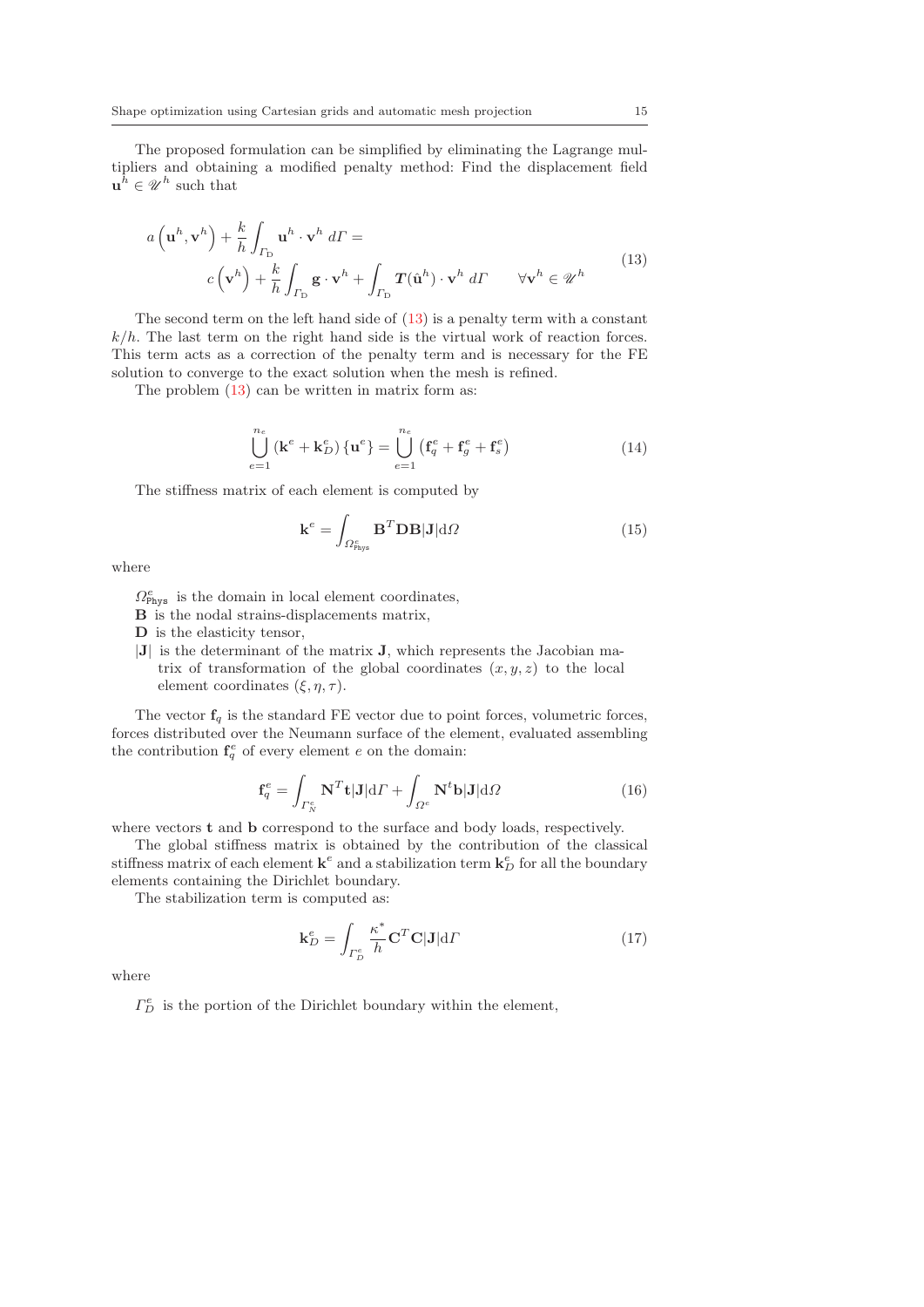$\kappa^*$  is the penalty constant, being  $\kappa^* = \kappa \cdot C_E$  and  $\kappa > 0$ ,

- h is the element size,
- **C** is the matrix of finite element interpolation if Dirichlet conditions are applied on the three displacement components  $x, y$  and  $z$ .

$$
\mathbf{C} = \mathbf{N} = \begin{bmatrix} N_1 & 0 & 0 & N_2 & 0 & 0 & N_3 & 0 & 0 & \dots & N_{nnod} & 0 & 0 \\ 0 & N_1 & 0 & 0 & N_2 & 0 & 0 & N_3 & 0 & \dots & 0 & N_{nnod} & 0 \\ 0 & 0 & N_1 & 0 & 0 & N_2 & 0 & 0 & N_3 & \dots & 0 & 0 & N_{nnod} \end{bmatrix}
$$

with *nnod* as the number of nodes per element. Otherwise  $C = SN$ , where  $S_{ii} = \sum_{d} \delta_{id}$  would be a diagonal matrix, d is the direction in which Dirichlet boundary conditions are applied and  $\delta$  is the Dirac delta function.

On the other side of the equation, the equivalent force vector **f** is evaluated by adding the contribution of the standard FE vector of equivalent forces on nodes  $f_q$ , the stabilization term of the Dirichlet boundary  $f_g$  and the stabilizing stress component **f***s*.

The vector  $f_g$  is due to the non-homogeneous Dirichlet condition  $\mathbf{u}^h = \mathbf{g}$  on  $\Gamma_D$ and it is evaluated assembling the contribution of every element on the Dirichlet boundary:

$$
\mathbf{f}_g^e = \int_{\Gamma_D^e} \frac{\kappa^*}{h} \mathbf{C}^T g |\mathbf{J}| \mathrm{d}\Gamma \tag{18}
$$

Finally,  $f_s$  is the stabilizing term which depends on the stress field. As mentioned above, in our formulation we use the recovered tractions on  $\Gamma_D$  evaluated from the recovered stress field  $\sigma^*(\hat{\mathbf{u}}^h)$ . The traction on the boundary is defined as  $\mathbf{T}(\hat{\mathbf{u}}^h) = \sigma^*(\hat{\mathbf{u}}^h) \cdot \mathbf{n}$  where **n** is the unit vector normal to the boundary, then

$$
\mathbf{f}_s^e = \int_{\Gamma_D^e} \mathbf{C}^T \mathbf{T}(\hat{\mathbf{u}}^h) |\mathbf{J}| \mathrm{d} \Gamma \tag{19}
$$

Regarding the structural sensitivity analysis, the differentiation of the previous system of equations is needed, including the components due to the imposition of the boundary conditions. In this work we use a formulation presented in [40] that is based on the analytical discrete method [31, 43, 50, 53] consisting in obtaining analytical expressions of the sensitivities of the external forces and stiffness matrix. A detailed review and comparison of the different sensitivity analysis approaches can be found in [30].

The derivative of  $(14)$  with respect to any design variable  $a_m$  allows to obtain the sensitivity of the calculation

$$
\bigcup_{e=1}^{n_e} \left( \left( \frac{\partial \mathbf{k}^e}{\partial a_m} + \frac{\partial \mathbf{k}_D^e}{\partial a_m} \right) \{ \mathbf{u}^e \} + (\mathbf{k}^e + \mathbf{k}_D^e) \left\{ \frac{\partial \mathbf{u}^e}{\partial a_m} \right\} \right) = \bigcup_{e=1}^{n_e} \left( \frac{\partial \mathbf{f}_q^e}{\partial a_m} + \frac{\partial \mathbf{f}_s^e}{\partial a_m} + \frac{\partial \mathbf{f}_s^e}{\partial a_m} \right) \tag{20}
$$

First, starting with **K** and considering that the derivative of material properties matrix, **D**, with respect to design variables is zero

$$
\frac{\partial \mathbf{k}^e}{\partial a_m} = \int_{\Omega_{\text{Phys}}^e} \left[ \frac{\partial \mathbf{B}^T}{\partial a_m} \mathbf{D} \mathbf{B} + \mathbf{B}^T \mathbf{D} \frac{\partial \mathbf{B}}{\partial a_m} \right] |\mathbf{J}| \mathrm{d}\Omega + \int_{\Omega_{\text{Phys}}^e} \left[ \mathbf{B}^T \mathbf{D} \mathbf{B} \frac{\partial |\mathbf{J}|}{\partial a_m} \right] \mathrm{d}\Omega \tag{21}
$$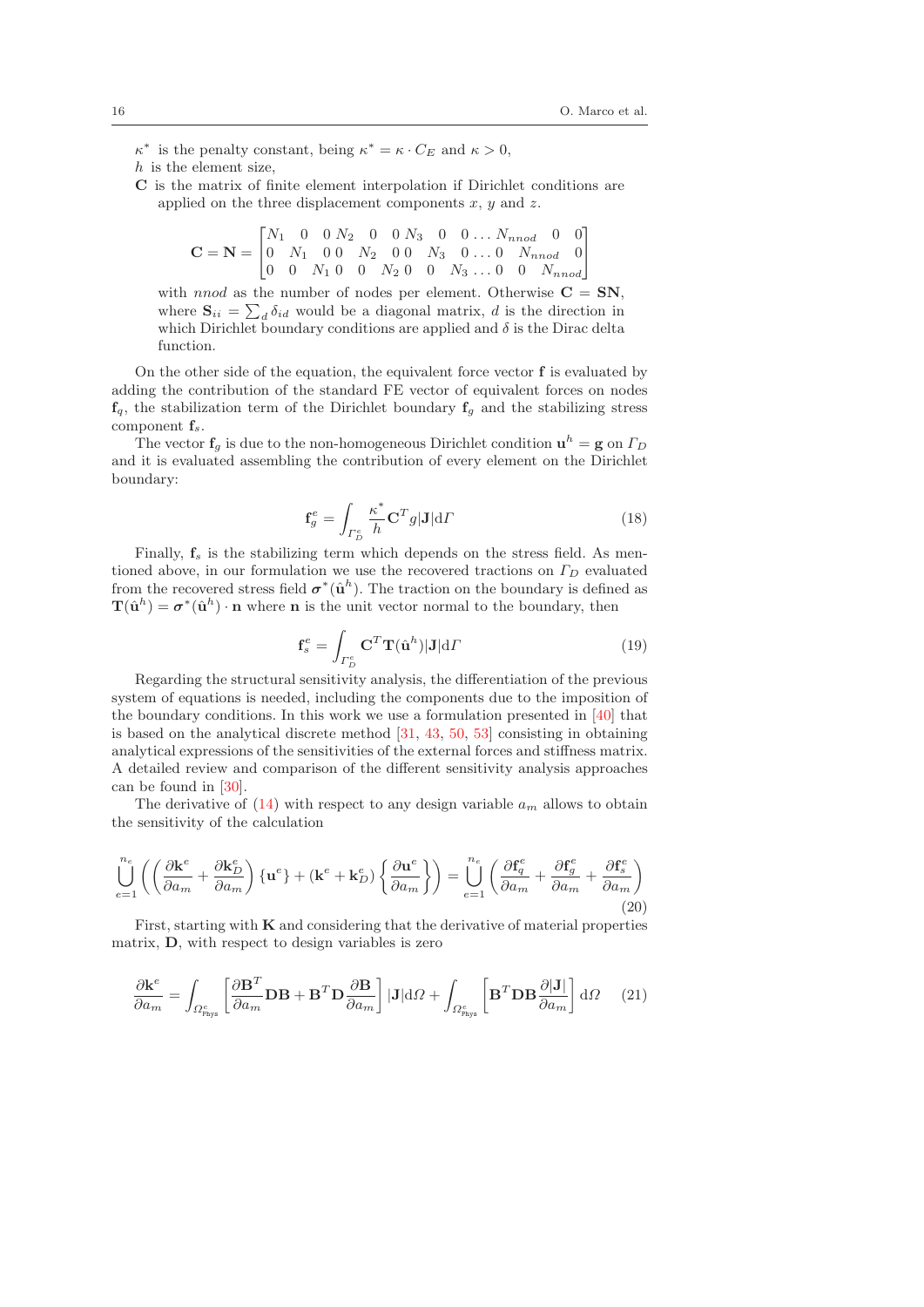where

 $\frac{\partial |\mathbf{J}|}{\partial a_m}$ ,  $\frac{\partial \mathbf{B}}{\partial a_m}$  are the sensitivities of |**J**| and **B** with respect to the design variable  $a_m$ , which are functions of the velocity field,  $\mathbf{V}_m$ , that represents the partial derivatives of the location of material points, **P**, with respect to the design variables:  $\mathbf{V}_m = \frac{\partial \mathbf{P}}{\partial a_m}$  (see [40]).

The derivatives of the terms introduced by the stabilization method will be

$$
\frac{\partial \mathbf{k}_{D}^{e}}{\partial a_{m}} = \int_{\Gamma_{D}^{e}} \frac{\kappa^{*}}{h} \mathbf{C}^{T} \mathbf{C} \frac{\partial |\mathbf{J}|}{\partial a_{m}} d\Gamma
$$
\n
$$
\frac{\partial \mathbf{f}_{g}^{e}}{\partial a_{m}} = \int_{\Gamma_{D}^{e}} \frac{\kappa^{*}}{h} \mathbf{C}^{T} g \frac{\partial |\mathbf{J}|}{\partial a_{m}} d\Gamma
$$
\n
$$
\frac{\partial \mathbf{f}_{s}^{e}}{\partial a_{m}} = \int_{\Gamma_{D}^{e}} \left[ \mathbf{C}^{T} \frac{\partial \mathbf{T}(\hat{\mathbf{u}}^{h})}{\partial a_{m}} |\mathbf{J}| + \mathbf{C}^{T} \mathbf{T}(\hat{\mathbf{u}}^{h}) \frac{\partial |\mathbf{J}|}{\partial a_{m}} \right] d\Gamma
$$
\n(22)

As mentioned above, the traction on the boundary is defined as  $\mathbf{T}(\hat{\mathbf{u}}^h)$  $\sigma^*(\hat{\mathbf{u}}^h) \cdot \mathbf{n}$  where **n** is the unit vector normal to the boundary and its derivative can be written as

$$
\frac{\partial \mathbf{T}(\hat{\mathbf{u}}^h)}{\partial a_m} = \frac{\partial \sigma^*}{\partial a_m} \mathbf{n} + \sigma^* \frac{\partial \mathbf{n}}{\partial a_m}
$$
(23)

#### 3.1 Objective function and constraints

Although we will consider that the objective function is the volume, other magnitudes could also be considered. This volume can be obtained adding the volume of each finite element present in the mesh, computed as:

$$
V = \bigcup_{e=1}^{n_e} V_e = \bigcup_{e=1}^{n_e} \int_{\Omega_{\text{Phys}}^e} d\Omega = \bigcup_{e=1}^{n_e} \int_{\Omega_{\text{Phys}}^e} |\mathbf{J}| \, d\xi d\eta d\tau \tag{24}
$$

Applying the techniques discussed above to differentiate the components of the system of equations we obtain

$$
\frac{\partial V_e}{\partial a_m} = \int_{\Omega_{\text{phys}}^e} \frac{|\mathbf{J}|}{\partial a_m} \, \mathrm{d}\xi \, \mathrm{d}\eta \, \mathrm{d}\tau \tag{25}
$$

where  $\frac{|\mathbf{J}|}{\partial a_m}$  can be evaluated as:

$$
\frac{|\mathbf{J}|}{\partial a_m} = |\mathbf{J}| \cdot \text{trace}\left(\mathbf{J}^{-1} \frac{\mathbf{J}}{\partial a_m}\right) \quad \text{with} \quad \frac{\mathbf{J}}{\partial a_m} = \sum_{i}^{n \text{nod}} \begin{Bmatrix} N_{i,\xi} \\ N_{i,\eta} \\ N_{i,\tau} \end{Bmatrix} \frac{\partial}{\partial a_m} \{x_i, y_i, z_i\}
$$
\n(26)

\nIn the last expression, all the components are evaluated as part of the chosen.

In the last expression, all the components are evaluated as part of the shape sensitivity analysis. The derivatives of the nodal coordinates with respect to the design variables are the so-called velocity field whose definition will be given in Section 4.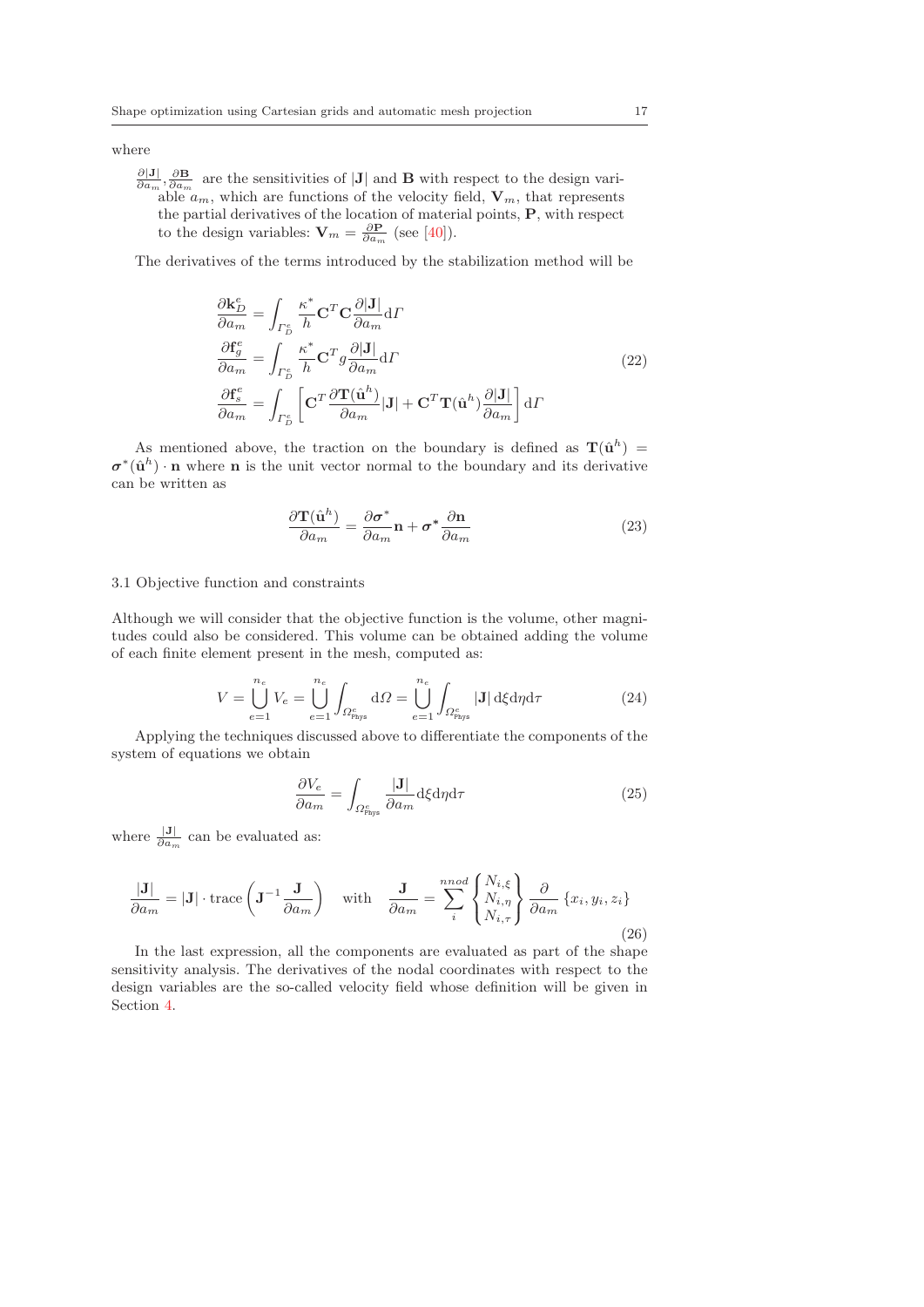In our study, the constraints are expressed in terms of stresses. To evaluate the stresses we consider the general expression for the calculation of stresses in continuous isoparametric elements

$$
\sigma = \mathbf{DBu}_h^e \tag{27}
$$

 $\mathbf{u}_h^e$  being the vector of nodal displacements of element e. Taking the derivative with respect to the design variable  $a_m$ , it yields

$$
\frac{\partial \sigma}{\partial a_m} = \mathbf{D} \mathbf{B} \frac{\partial \mathbf{u}^e}{\partial a_m} + \mathbf{D} \frac{\partial \mathbf{B}}{\partial a_m} \mathbf{u}^e
$$
 (28)

where all terms on the right can be evaluated using the development of the preceding sections. Once we have evaluated both  $\sigma$  and  $\frac{\partial \sigma}{\partial a_m}$  we can apply the construction of the smoothing field based on a recovery technique shown in  $[60]$ .

#### 3.2 Error estimator

The error associated with the FE discretization is evaluated in this work using the Zienkiewicz and Zhu [73] error estimator as:

$$
\|\mathbf{e}_{es}\|^2 = \int_{\Omega_{\text{Phys}}} (\boldsymbol{\sigma}_h - \boldsymbol{\sigma}^*)^T \mathbf{D}^{-1} (\boldsymbol{\sigma}_h - \boldsymbol{\sigma}^*) d\Omega \tag{29}
$$

where  $\sigma^*$  is a smoothed continuous stress field obtained by the recovery technique [45, 60]. The resulting expression for the sensitivity analysis of the error estimator already presented in [7]:

$$
\frac{\partial ||\mathbf{e}_{es}||^2}{\partial a_m} = \int_{\Omega_{\text{Phys}}} (\boldsymbol{\sigma}_h - \boldsymbol{\sigma}^*)^T \mathbf{D}^{-1} \left( 2 \left( \frac{\partial (\boldsymbol{\sigma}_h - \boldsymbol{\sigma}^*)}{\partial a_m} \right) + \frac{(\boldsymbol{\sigma}_h - \boldsymbol{\sigma}^*)}{|\mathbf{J}|} \frac{\partial |\mathbf{J}|}{\partial a_m} \right) |\mathbf{J}| \, d\Omega
$$
\n(30)

where  $\frac{\partial(\sigma_h - \sigma^*)}{\partial a_m}$  will be approximated as follows:

$$
\frac{\partial(\boldsymbol{\sigma}_h - \boldsymbol{\sigma}^*)}{\partial a_m} = \frac{\partial \boldsymbol{\sigma}_h}{\partial a_m} - \left(\frac{\partial \boldsymbol{\sigma}}{\partial a_m}\right)^*
$$
(31)

being  $\left(\frac{\partial \sigma}{\partial a_m}\right)^*$  obtained through the same recovery procedure applied previously to *σ*∗.

Equation  $(30)$  was also derived in  $[20]$  for the definition of an estimator for the discretization error in shape sensitivity analysis. In order to use an h-refinement strategy, it will also be necessary to compute the energy norm and its sensitivity with respect to each design variable. This can be evaluated considering:

$$
\|\mathbf{u}_{es}\|^2 \approx \mathbf{u}^T \mathbf{K} \mathbf{u} + \|\mathbf{e}_{es}\|^2 \tag{32}
$$

$$
\frac{\partial \|\mathbf{u}_{es}\|^2}{\partial a_m} \approx \frac{\partial \mathbf{u}^T}{\partial a_m} \mathbf{K} \mathbf{u} + \mathbf{u}^T \frac{\partial \mathbf{K}}{\partial a_m} \mathbf{u} + \mathbf{u}^T \mathbf{K} \frac{\partial \mathbf{u}}{\partial a_m} + \frac{\partial \|\mathbf{e}_{es}\|^2}{\partial a_m}
$$
(33)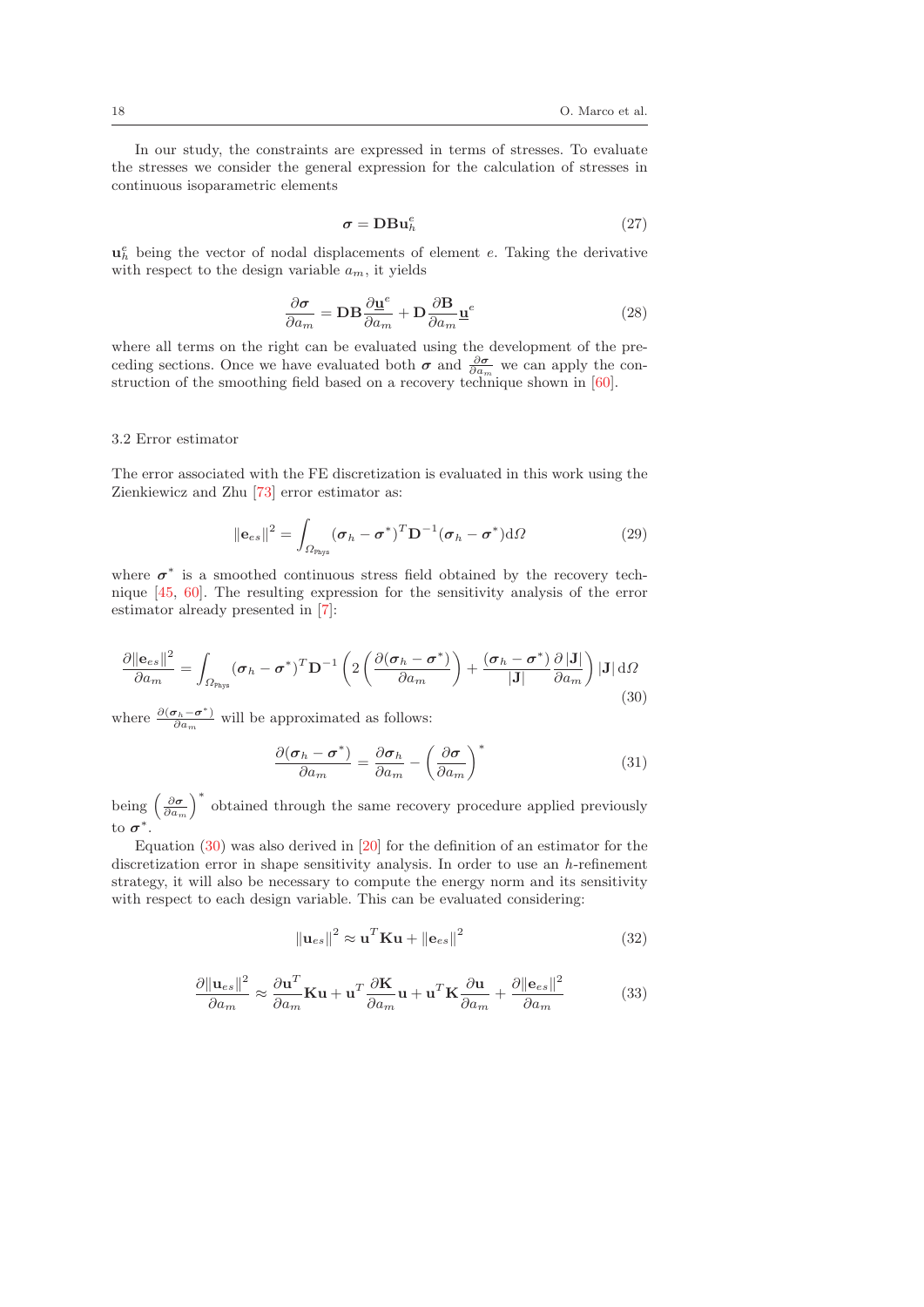#### **4 Automatic** *h***-adaptive mesh projection**

In this contribution we use a gradient-based algorithm [49] which uses first-order sensitivities of the objective function and constraints to evaluate the solution of (1). Using this information and the values of the design variables for the  $j$ -th geometry obtained during the iterative process  $(\mathbf{a}^j)$ , see Figure 10a, the algorithm generates the modified values of  $a^j$  defining an improved design  $(a^{j+1})$  using

$$
\mathbf{a}^{j+1} = \mathbf{a}^j + \alpha \mathbf{S}(\mathbf{a})^j \tag{34}
$$

where  $S(a)^j$  is the search direction vector and  $\alpha$  is the step-length parameter.



Fig. 10: Design evolution during optimization. (a) Reference design  $(j)$ . (b) Perturbed design  $(j + 1)$ .

After the definition of the  $(j + 1)$ -th geometry to be analyzed, see Figure 10b, it is necessary to construct the new analysis mesh. There have been previous developments about this using standard body-fitted FE meshes [7, 8]. In these references the information required to define a new mesh was projected from one geometry to another making use of the following expression:

$$
M_{j+1} \approx M_j + \sum \left(\frac{\partial M_j}{\partial a_m}\right) \cdot \Delta a_m \tag{35}
$$

where  $M$  represents any magnitude that has to be projected from geometry  $j$  to geometry  $j + 1$ . The generation of an h-adapted mesh used in these references was based on the use of a mesh optimality criterion, in these cases the criterion used was the minimization of the number of elements in the mesh to be created that would produce the prescribed estimated error in energy norm. This criterion is equivalent to the equidistribution of the error in energy norm on the elements of the new mesh [19]. In the following, we use a 3D generalization of this criterion presented in [41].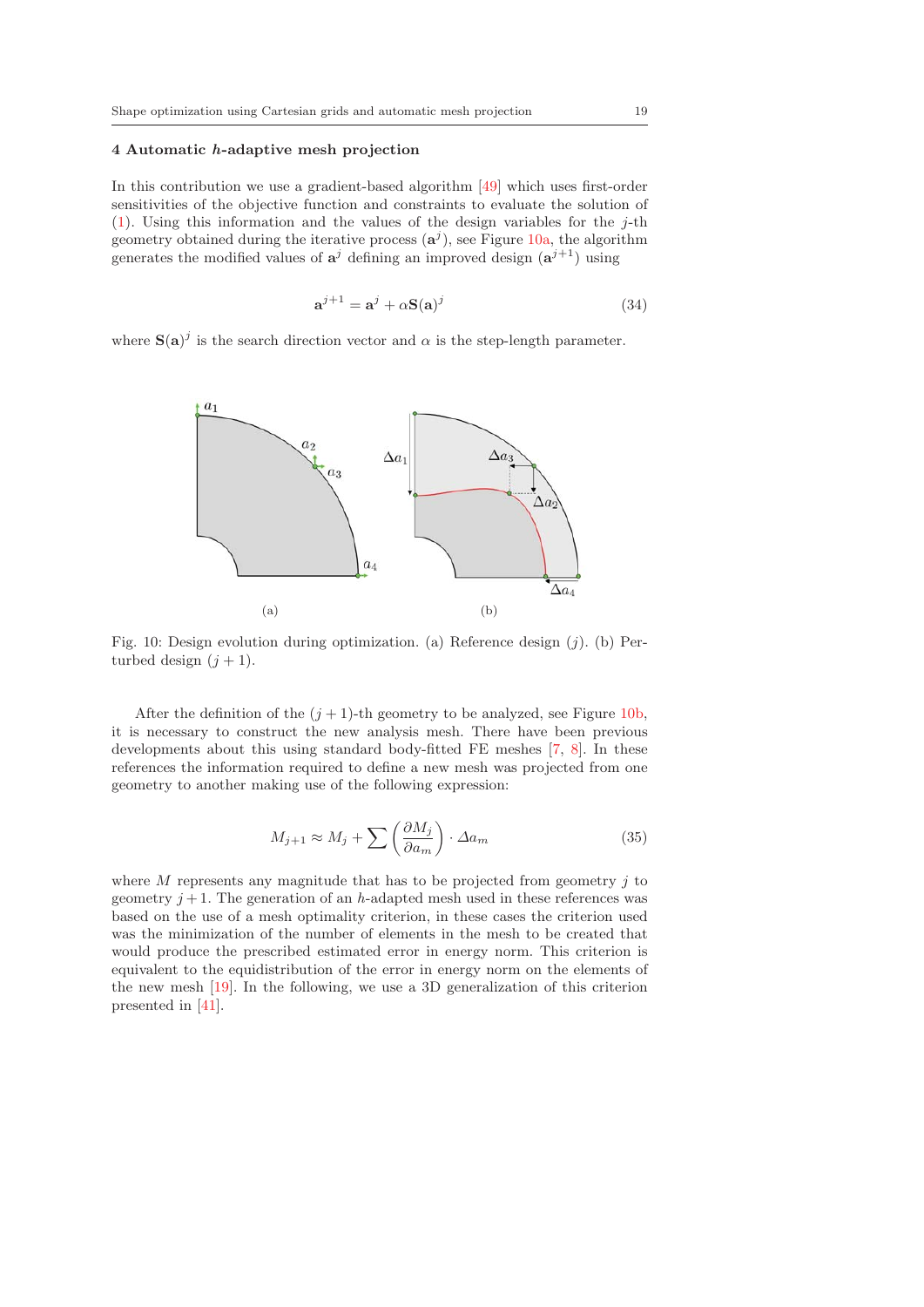Let's assume that  $\Omega_{j,def}$  is mesh n of an h-adaptive analysis that corresponds to the geometry  $j + 1$  and we want to evaluate mesh  $n + 1$  (the new mesh) of the h-adaptive sequence, then:

$$
h_{e,n}^{n+1} \approx h_e^n \left[ \frac{1}{M^n} \right]^{1/2(p+1)} \left[ \frac{\| \mathbf{e}^{n+1} \|}{\| \mathbf{e}^n \|} \right]^{\frac{d}{2p^2 + pd}} \left[ \frac{\| \mathbf{e}^{n+1} \|}{\| \mathbf{e}^n \|_e} \right]^{\frac{2}{2p+d}} \tag{36}
$$

where

 $h_e^n$  is the size of the element e of the mesh n,

 $h_{e,n}^{n+1}$  is the new element size of the mesh  $n+1$  obtained by the subdivision of element  $e$  in the mesh  $n$ ,

 $M^n$  is the number of elements in the mesh  $n$ ,

 $\|\mathbf{e}^{n+1}\|$  is the global error in energy norm of the mesh  $n+1$ ,

 $\|\mathbf{e}^n\|$  is the global error in energy norm of the mesh n,

 $\|\mathbf{e}^n\|_e$  is the error of the element e of the mesh n,

 $p$  is the polynomial degree of the shape functions used,

d is the dimension of the problem (2 for 2D, 3 for 3D problems).

To use this expression we have to replace  $\|\mathbf{e}^n\|_e$  in (36) by the projection given in Equation (39), evaluate  $\|\mathbf{e}\|_n$  as the summation of all the projected errors in elements from Equation (39), and evaluate  $\|\mathbf{e}^{n+1}\|$  as

$$
\|\mathbf{e}^{n+1}\| = \frac{\gamma}{100} \|\mathbf{u}_{es}^{j+1}\|
$$
\n(37)

where  $\gamma$  is the prescribed percentage of relative error in energy norm and  $\|\mathbf{u}_{es}^{j+1}\|$ is the global projected energy norm.

Hence, once a new design has been defined, the projection starts with the previous analysis mesh, defined as  $\Omega_{j,\square}$  in Figure 11a, using the previously computed coordinate sensitivities. The projected position  $\mathbf{r}^{j+1}$  for each node of the mesh is given by:

$$
\mathbf{r}^{j+1} = \mathbf{r}^j + \sum_m \left( a_m^{j+1} - a_m^j \right) \left( \frac{\partial \mathbf{r}^j}{\partial a_m^j} \right) \tag{38}
$$

*Remark 1* The velocity field at nodes,  $\frac{\partial \mathbf{r}}{\partial a_m}$ , can be defined using different strategies. As the location of the nodes of the Cartesian grid is always maintained we could simply consider that  $\frac{\partial \mathbf{r}}{\partial a_m} = 0$  in the internal nodes, thus  $\frac{\partial \mathbf{r}}{\partial a_m} \neq 0$  only on the varying portion of the boundary. However, this velocity field is not suitable for projection purposes since we need information also in the internal elements to be able to properly deform the mesh. To overcome this, we design a velocity field based on the physical approach [11] were we solve a FE problem in the entire domain imposing, as displacements, the velocity field calculated on the boundary. The resulting displacement field is then interpreted as the required velocity field. This kind of procedure is more expensive than the first one, but this computational cost can be alleviated by using a coarse FE mesh for projecting the information.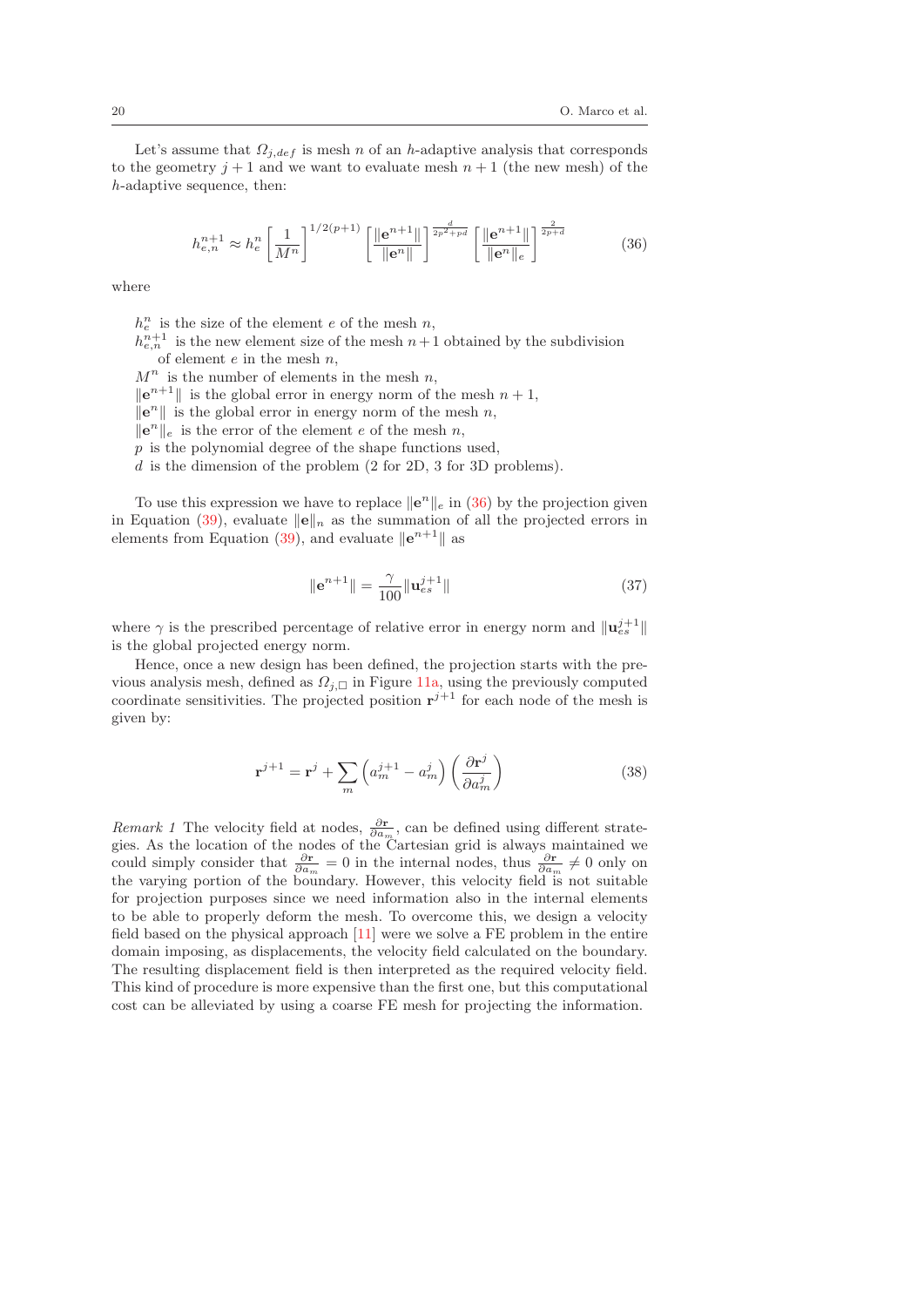Likewise, the estimated error in energy norm and the estimated energy norm at each element required in (36) can also be estimated by projection using the expressions

$$
\|\mathbf{e}_{es}\|_{e,j+1}^2 \approx \|\mathbf{e}_{es}\|_{e,j}^2 + \sum_m \left(a_m^{j+1} - a_m^j\right) \frac{\partial \|\mathbf{e}_{es}\|_e^2}{\partial a_m} \tag{39}
$$

$$
\|\mathbf{u}_{es}\|_{e,j+1}^2 \approx \|\mathbf{u}_{es}\|_{e,j}^2 + \sum_{m} \left(a_m^{j+1} - a_m^j\right) \frac{\partial \|\mathbf{u}_{es}\|_e^2}{\partial a_m}
$$
(40)

These projections give an approximation to the values of the estimated error in energy norm and the energy norm that would be obtained if the next design were computed with the previous Cartesian mesh  $\Omega_{j,\square}$  projected to the new geometry, represented as  $\Omega_{j+1,def}$  in Figure 11b.



Fig. 11: Mesh projection procedure. (a) Cartesian reference analysis mesh,  $\Omega_{j,\square}$ . (b) Projected (non-Cartesian) mesh on geometry  $j + 1$ .

As in a standard remeshing procedure, we have an h-adapted mesh for geometry  $j + 1$  and, thanks to the extrapolation procedure, the values of energy norm and its estimated error at each element. Hence, without any further computation on geometry  $j+1$ , the projected estimated error and energy norm allow us to estimate the quality of the results that would be obtained through the FE analysis of geometry  $j+1$  with a mesh (Figure 11b) equivalent to the one used in the previous design  $j$  (Figure 11a). If the target error prescribed for the FE analysis is lower than the projected error of the  $(j + 1)$ -th geometry, the mesh must be h-refined using (36).

Up to this point, the mesh projection presented is comparable to the strategies used for body-fitted meshes [7, 8]. As we can easily observe in Figure 11b, this kind of projection yields in a discretization that is not compatible with the hierarchical Cartesian structure of cgFEM, thus losing most of the advantages related to its use.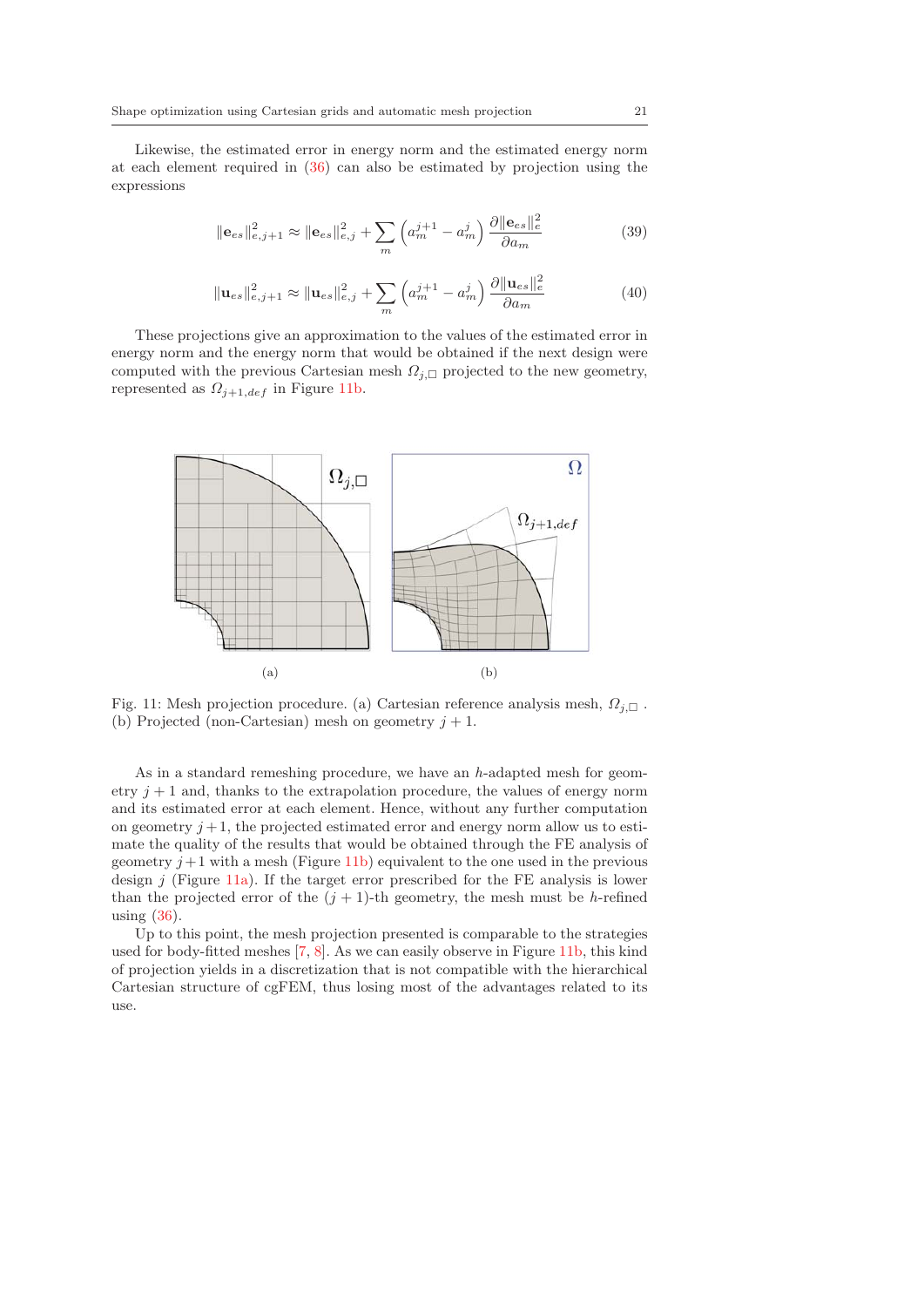In this paper we propose a projection strategy that will allow to generate an h-adapted analysis mesh of the new design  $j + 1$  keeping the Cartesian structure intact.

This strategy simply requires to project the element size, evaluated using (36) for the elements of  $\Omega_{j+1,def}$  (Figure 11b), to the embedding domain  $\Omega$ . To do this we assign this element size to the Gauss points of each element and project all the integration points of  $\Omega_{j+1,def}$  to  $\Omega$ . These projected integration points containing element size information can be trivially located into the elements of a uniform Cartesian grid of the prescribed level. Then these Cartesian elements are recursively refined until the size of each element is smaller than the minimum element sizes defined by the Gauss points contained in the element, leading to an h-adapted Cartesian grid (see 12b).



Fig. 12: Mesh projection procedure. (a) Perturbed integration points. (b) Projected Cartesian mesh,  $\Omega_{j+1,\Box}$ .

From this perspective, projection, through sensitivity analysis, can transform a posteriori error estimation into a preprocess tool able to generate an  $h$ -adapted mesh for the new design, recycling calculations obtained on previous stages of the optimization process.

## **5 Algorithm for constrained optimization**

For the numerical examples in this contribution, we consider general problems of shape optimization as outlined in (1). We will use a sequential quadratic programming (SQP) approach [54], considered an active-set method [22], given by the MATLAB implementation [1]. SQP approaches are one of the most effective methods for non-linearly constrained optimization and generates steps by solving quadratic subproblems [49].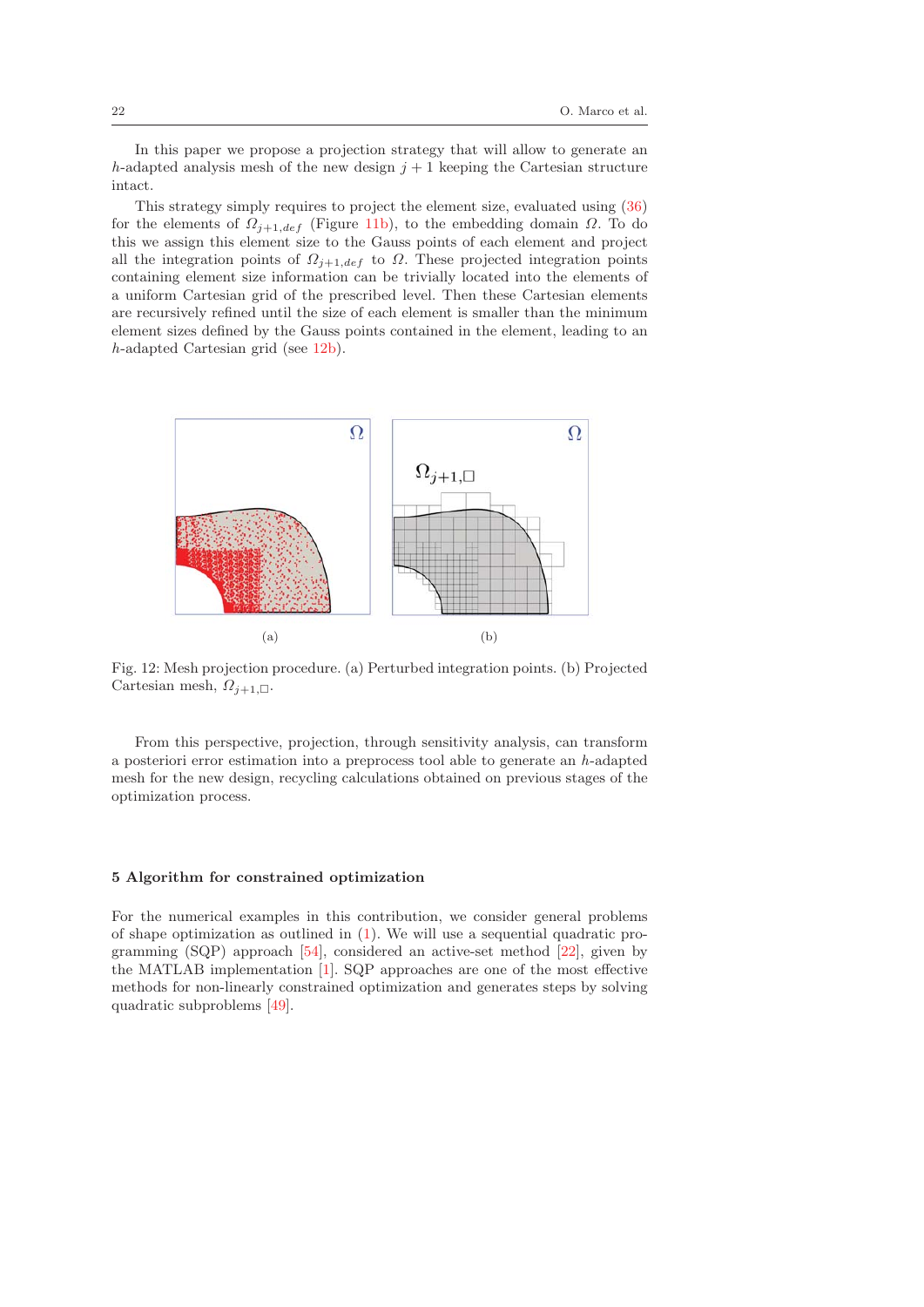The formulation of a quadratic programming subproblem for the problem description in (1) is based on a quadratic approximation of the Lagrangian function

$$
\mathcal{L}(\mathbf{a}, \lambda) = f(\mathbf{a}) + \sum_{n=1}^{r} \lambda_j \cdot g_n(\mathbf{a})
$$
\n(41)

To model this problem we now linearize the inequality constraints of (1) to obtain

minimize 
$$
f(\mathbf{a}_t) + \nabla f(\mathbf{a}_t)^T \mathbf{p} \nabla_{aa}^2 \mathcal{L}_t \mathbf{p}
$$
  
verifying  $\nabla g_n(\mathbf{a}_t) \mathbf{p} + g_n(\mathbf{a}_t) \leq 0$   $n = 1, ..., r$  (42)

The new iterate is given by  $(\mathbf{a}_t + \mathbf{p}_t, \lambda_{t+1})$  where  $\mathbf{p}_t$  and  $\lambda_{t+1}$  are the solution and the corresponding Lagrange multiplier.

In this approach the set of active constraints  $A_t = \{g_n(\mathbf{a}_t) = 0\}$  at the solution of (42) constitutes our guess of the active set at the solution of the nonlinear program. If the SQP method is able to correctly identify this optimal active set (and not change its guess at a subsequent iteration) then it will act like a Newton method for equality-constrained optimization and will converge rapidly [49]. For details on the MATLAB implementation we recommend [1].

#### **6 Numerical examples**

In this Section we will show three numerical analyses. The first one will be used to show the performance of the direct solver used to evaluate solution of the systems of equations when applying different reorderings to the matrices. The remaining two problems will be devoted to assess the optimization methodology presented in this contribution. The last two optimization analyses will test the accuracy of the cgFEM implementation coupled with the optimization algorithm using an academical problem with different number of design variables.

The model proposed for this study is a thick-wall infinite cylinder loaded with internal pressure. The geometrical model for this problem is represented in Figure 13. A linear-elasticity analysis is performed on a domain given by a CAD model that uses NURBS to represent the boundary. Only 1/4 of the section is modeled together with the appropriate symmetries. The internal and external surfaces are of radius r and R, with  $R_{int} = 5$  and  $R_{ext} = 20$ . Young's modulus is  $E = 1000$ , Poisson's ratio is  $\nu = 0.3$  and the applied load is  $P = 1$ .

The exact solution for displacements and stresses is given by:

$$
u_r = \frac{P(1+\nu)}{E(k^2-1)} \left( r(1-2\nu) + \frac{R_{ext}^2}{r} \right), \qquad u_y = 0 \tag{43}
$$

$$
\sigma_r = \frac{P}{k^2 - 1} \left( 1 - \frac{R_{ext}^2}{r^2} \right), \qquad \sigma_\phi = \frac{P}{k^2 - 1} \left( 1 + \frac{R_{ext}^2}{r^2} \right), \qquad \sigma_y = \nu \left( \sigma_r + \sigma_\phi \right) \tag{44}
$$

where  $k = R_{ext}/R_{int}$ ,  $r = \sqrt{x^2 + z^2}$ .

For the optimization analyses we will substitute the constant R*ext* for a unique design variable or we will define a set of design variables to define arbitrary external surfaces.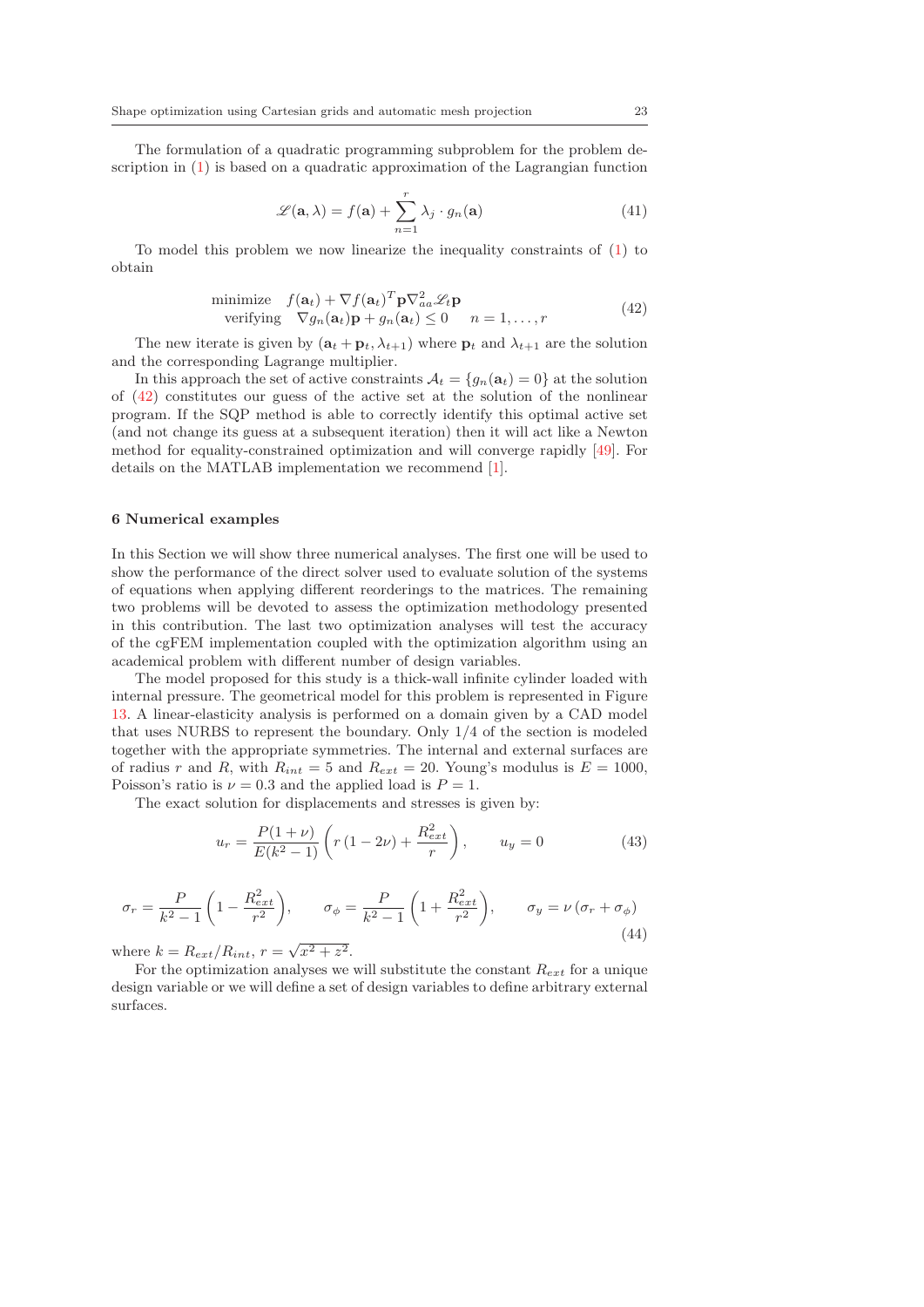

Fig. 13: Model of a cylinder under internal pressure. (a) Front view with boundary conditions. (b) 3D model representation. (c) Example of analysis mesh.

6.1 Performance of the direct solver

As explained in Section 2.2, the solution of the system of equations with direct solvers is a time consuming task that can be lightened using a proper reordering of the matrices involved. To solve the linear system of equations in (13), we have run the tests in MATLAB<sup> $\circledR$ </sup> 2014a, using the standard *backslash* solver provided in this compilation. In this example, we will compare four different reordering strategies:

- **–** Nested Domain Decomposition (NDD): in this case, we use the NDD reordering presented in Section 2.2.
- **–** Reference: this strategy consists in solving the system without any previous reordering.
- **–** Approximate Minimum Degree (AMD) permutation: if the degree of a node in a graph is the number of connections to that node, the AMD algorithm [3] generates an ordering based on how these degrees are altered during Cholesky factorization.
- **–** Symmetric AMD permutation (SYM-AMD) [1]: this algorithm performs an AMD reordering taking into account the symmetry of the matrix.
- **–** Column AMD permutation (COL-AMD) [12]: this algorithm returns the column approximate minimum degree permutation vector of the matrix. This is the default algorithm used by MATLAB<sup> $\mathbb{B}$ </sup>.

For the analysis we will study a set of uniformly refined meshes of 20-node tri-quadratic elements. The meshes used in this simulation can be seen in Figure 14.

On the left plot of Figure 15, we can observe the computational cost related with the reordering of the degrees of freedom present in the meshes. This computational cost takes into account both, finding the reordered indexes and the reordering process. The right plot shows the computational cost related to the solution of the system of equations in terms of the speed-up achieved with respect to the reference, i.e., with no reordering. This means that a value larger than 1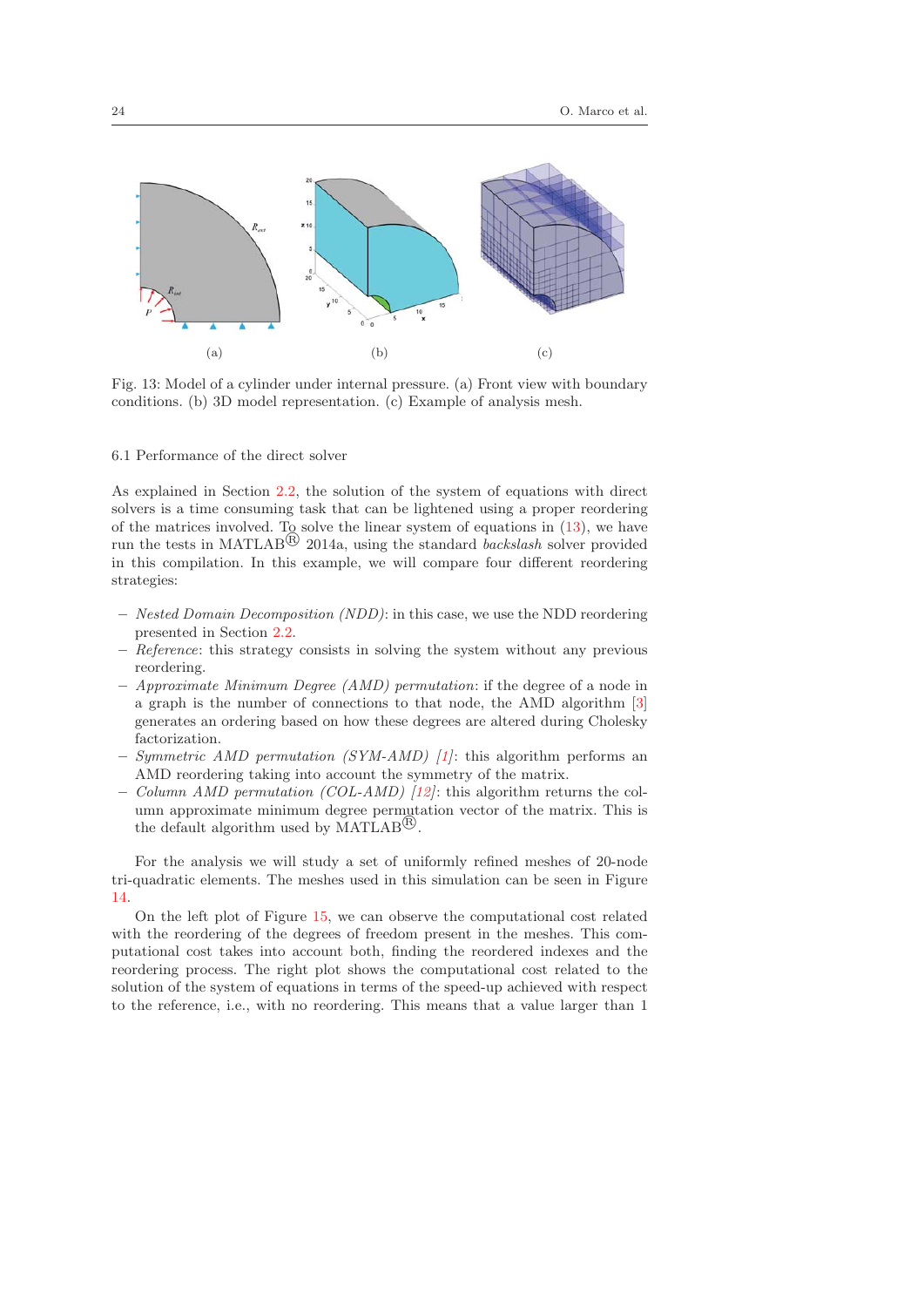

Fig. 14: 2D view of 3D uniform meshes with different element size.



Fig. 15: Behavior of different reordering techniques. Left: reordering times. Right: speed-up in the solution of the system of equations with respect to the reference (no reordering).

represents the reduction of cost with respect with the reference calculation with no reordering.

From Figure 15 we can extract the several conclusions. We can notice how, for small problems (two first meshes), the differences in computational cost between the different alternatives are not significant. However, for larger problems we can clearly observe how the computational cost related to NDD reordering is clearly superior to the alternatives studied.

So, when using NDD, the time devoted to reorder the system of equations and to solve it is reduced, allowing for the solution of larger systems of equations with the same resources. The reason behind this positive performance of the proposed reordering technique can be that the NDD reordering could represent an optimal reordering, as it takes into account the topology of the mesh.

6.2 Thick-wall infinite cylinder loaded with internal pressure defined by 1 design variable

Let us consider R*ext* as the design variable that defines the cylinder presented in Figure 13. Our objective in this problem is to minimize the volume of the model under internal pressure  $P$  applied on the circular internal surface, with unknown external surface, where the Von Mises stresses must be below the yield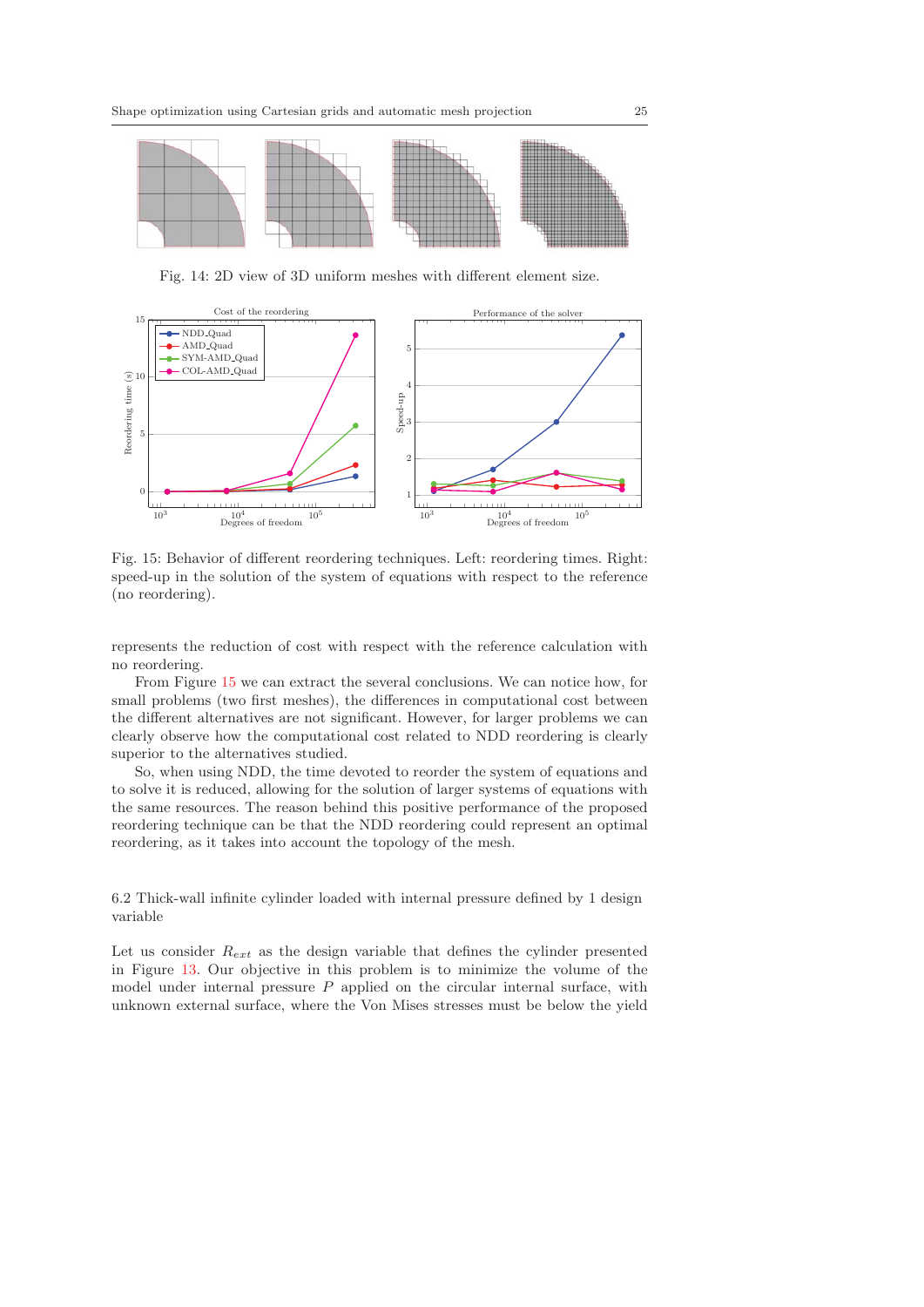stress  $S_y$ . For the parameters defined above and for  $S_y = 2$ , the optimal analytical solution corresponds to  $b = 13.681300358237177$  and the corresponding volume is  $V = 2547.485744735241.$ 

| Design variable   Initial value | Data range |
|---------------------------------|------------|
| $\mathfrak{n}_{ext}$            |            |

Table 1: Thick-wall infinite cylinder defined by 1 design variable. Design variable data.

The first analysis consist of using sets of uniform meshes of 20-node tri-quadratic elements with different element size. We will use meshes of levels 3, 4 and 5 that correspond with the three last levels of refinement represented in Figure 14. By doing this, we will evaluate how varying the discretization affects the accuracy and the computational cost.



Fig. 16: Evolution of the error in the objective function (volume) with respect to the analytical solution. Uniform meshes.

In Figure 16 we can observe the evolution of the relative error in volume evaluated as  $\eta_V(\%) = \frac{|V_h - V|}{V} \cdot 100$  where  $V_h$  is the volume integrated with the FE mesh and  $V$  is the exact volume of the model. The plot shows the convergence of the optimization process to a clearly suboptimal solution when using coarse meshes. In order to get closer to the theoretical optimal solution finer meshes have to be used, however this decision will involve an increase of the computational cost.

In Table 2 we can see the average discretization estimated error in energy norm per individual and the average computational cost per individual. We observe how, in order to reduce the discretization error, the computational cost of each individual increases significantly. This conclusion justifies the use of h-adaptive meshes.

We repeat the analysis but using h-adapted meshes and the projection technique presented in Section 4. In Figure 17 we can observe the behavior of  $h$ -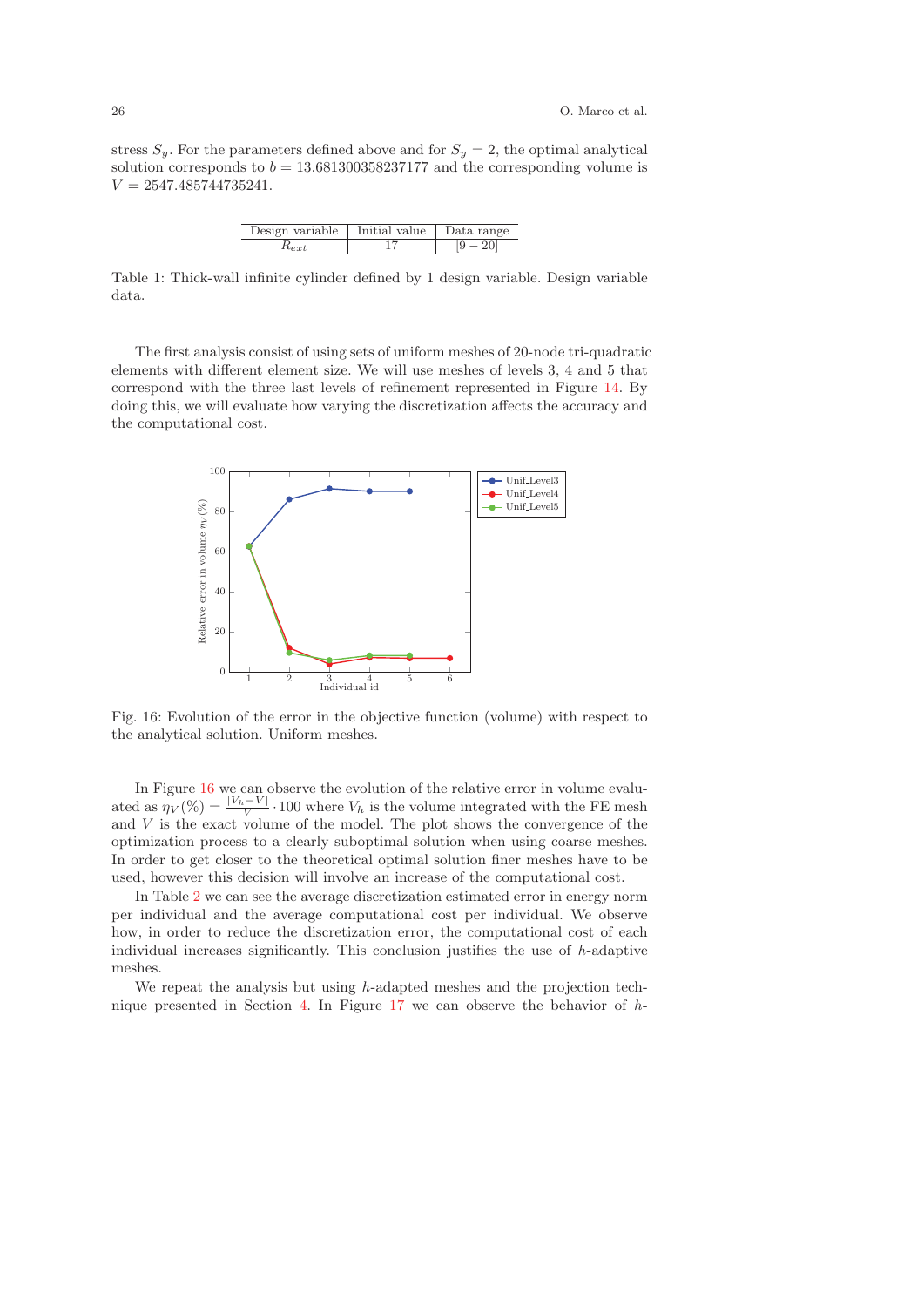| Type of mesh   | Computational cost (s) | Estimated discretization error |
|----------------|------------------------|--------------------------------|
| $Unif\_Level3$ | 9.05                   | 7.99%                          |
| Unif_Level4    | 25.13                  | $2.41\%$                       |
| Unif Level5    | 229.81                 | $0.67\%$                       |

Table 2: Computational results for uniform meshes. Average values of computational cost and estimated discretization error in energy norm.



Fig. 17: Evolution of magnitudes for h-adapted and projected meshes. Left: error in the objective function (volume) with respect to the analytical solution. Right: von Mises stress.

adapted meshes with tri-quadratic elements (hAdapMeshing) and projected hadapted meshes with the same elements (ProjMeshing).

Table 3 shows the details of the analyses in terms of average computational cost and estimated discretization error of the meshes. In this case, the h-adapted meshes achieve a level of accuracy similar to the accuracy obtained with the level 5 uniform mesh, but in a fraction of the time. In addition, the projected meshes cut the computational cost of the h-adaptive process in around 25%.

| Type of mesh | Computational cost (s) | Estimated discretization error |
|--------------|------------------------|--------------------------------|
| hAdapMeshing | 52.23                  | $0.87\%$                       |
| ProjMeshing  | 39.53                  | $0.99\%$                       |

Table 3: Thick-wall cylinder defined by 1 design variable. Computational results for h-adapted and projected meshes.

6.3 Thick-wall infinite cylinder loaded with internal pressure defined by 4 design variables

In this example we modify the previous model introducing several design variables. The initial shape is shown in Figure 18. The shape optimization problem consists of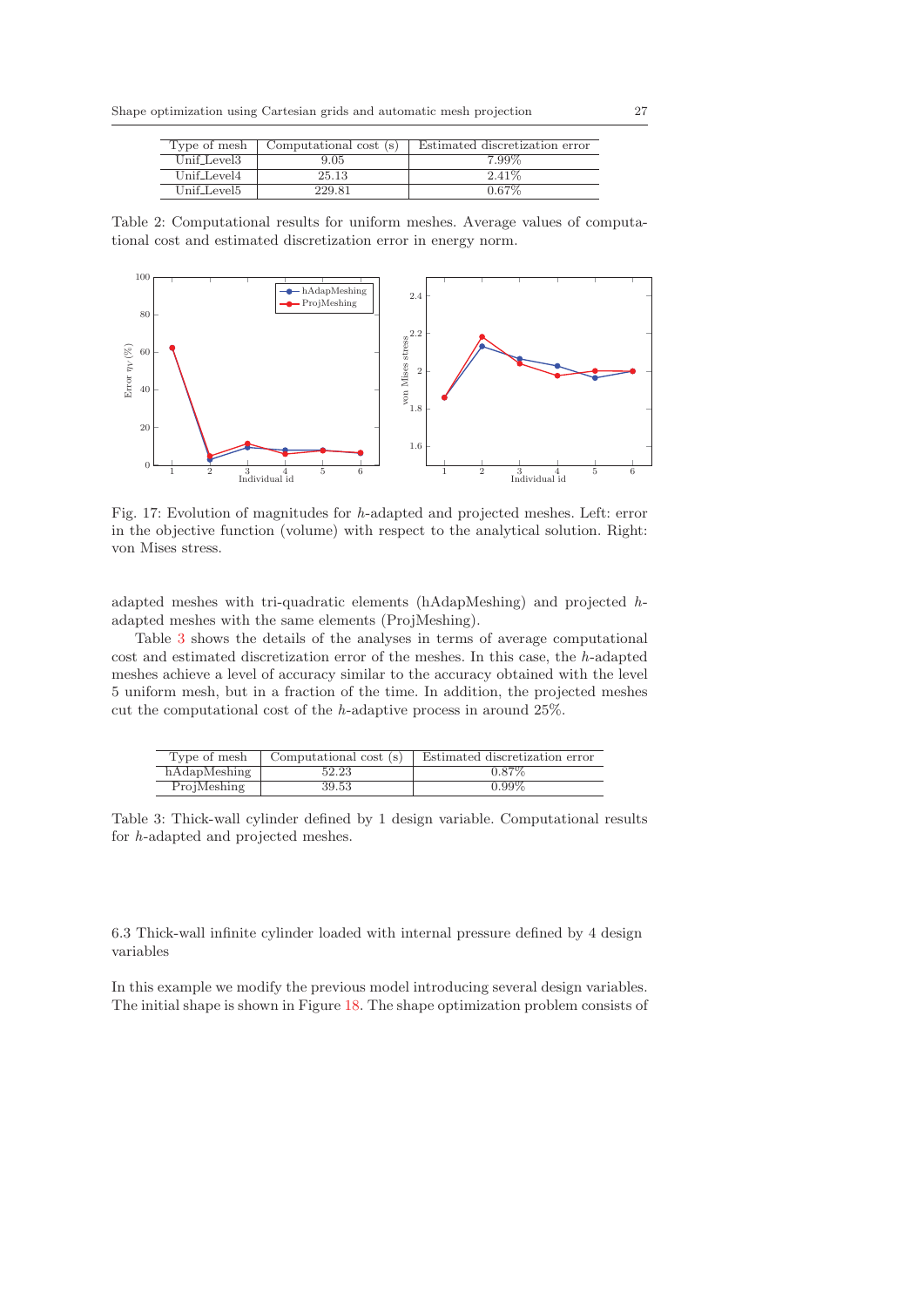finding the best shape for the external boundary defined by four design variables, corresponding to coordinates of the points used to define the external boundary.



Fig. 18: Model of a cylinder under internal pressure defined by 4 design variables. (a) Front view with boundary conditions. (b) 3D model representation.

The mechanical properties for this problem correspond to those exposed at the beginning of the section. The initial values of the design variables and their allowed data range and constraints are shown in Table 4.

| Design variable | Initial value | Data range | Constraints on the design variables |
|-----------------|---------------|------------|-------------------------------------|
|                 |               | $-20$      | None                                |
| $a_2$           |               |            | $a_2 < a_4 - 1$                     |
| $a_3$           |               |            | $a_3 \leq a_1 - 1$                  |
| $a_4$           |               |            | None                                |

Table 4: Thick-wall infinite cylinder defined by 4 design variable. Design variables data.

Figure 19 shows the evolution of the relative error in volume for an optimization process performed using standard h-refined meshes and another carried out using projected meshes. We can observe a common convergence path regardless of the different discretizations used.

In Table 5 we can see the average discretization estimated error in energy norm per individual and the computational cost per individual. The computational costs include the simulations performed to evaluate the sensitivities. We observe that for a comparable level of discretization error we save close to 20% of time when using mesh projection.

Figure 20 shows several of the individuals analyzed during the process including the first and the last one (51). In addition, the theoretical optimal solution has been drawn to clarify the evolution of the procedure.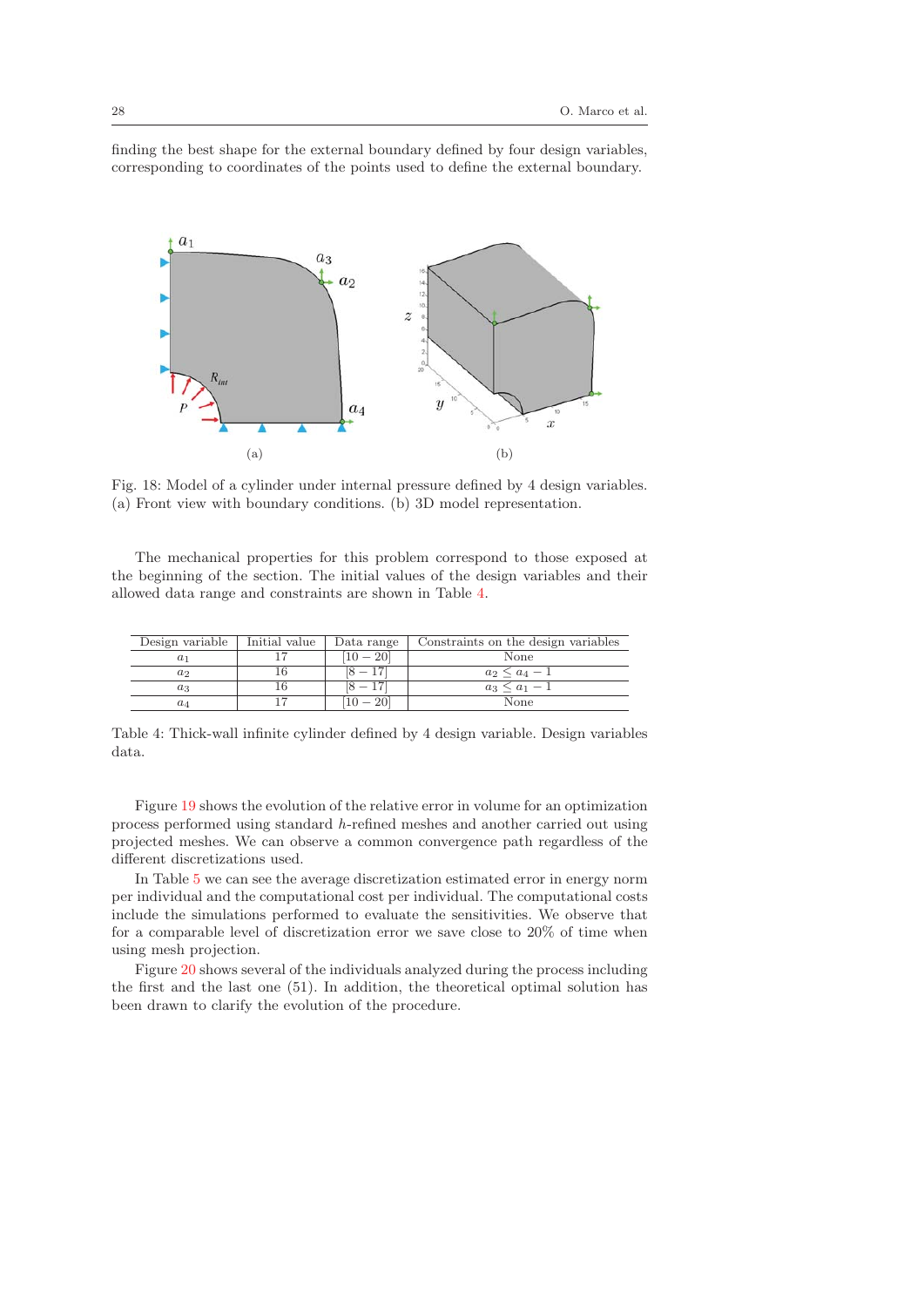

Fig. 19: Evolution of magnitudes for h-adapted and projected meshes. Left: error in the objective function (volume) with respect to the analytical solution. Right: von Mises stress.

| Type of mesh | Computational cost (s) | Estimated discretization error |
|--------------|------------------------|--------------------------------|
| hAdapMeshing | 151.81                 | $1.22\%$                       |
| ProjMeshing  | 124.90                 | $1.46\%$                       |

Table 5: Thick-wall cylinder defined by 4 design variables. Computational results for h-adapted and projected meshes.



Fig. 20: Samples of individuals from the optimization procedure. The index indicate the number of model during the process.

#### 6.4 Connecting rod defined by 8 design variables

The objective of this problem is to minimize the volume of a connecting rod without violating the given maximum von Mises stress. Because of the symmetry, only a fourth of the component is modeled. The geometry of the initial design and the boundary conditions are shown in Figure 21. The geometry parameters are  $AB = 11, C = 4, AD = 20, DE = 4, F = 1.5, DG = 7, HG = 5.5.$  The Youngs modulus is  $E = 10^5$ , and Poissons ratio  $\nu = 0.333$ . The pressure is  $P = 100$  in the normal direction of the half arc as shown in Figure 21.

The design boundary is the surface  $HG$ . The end point  $H$  is fixed while eight points are used to interpolate HG. The vertical positions of the eight interpolation points on the design surface are set as design variables (see Figure 22). The allowable von Mises stress is  $\sigma_{VM} = 900$ .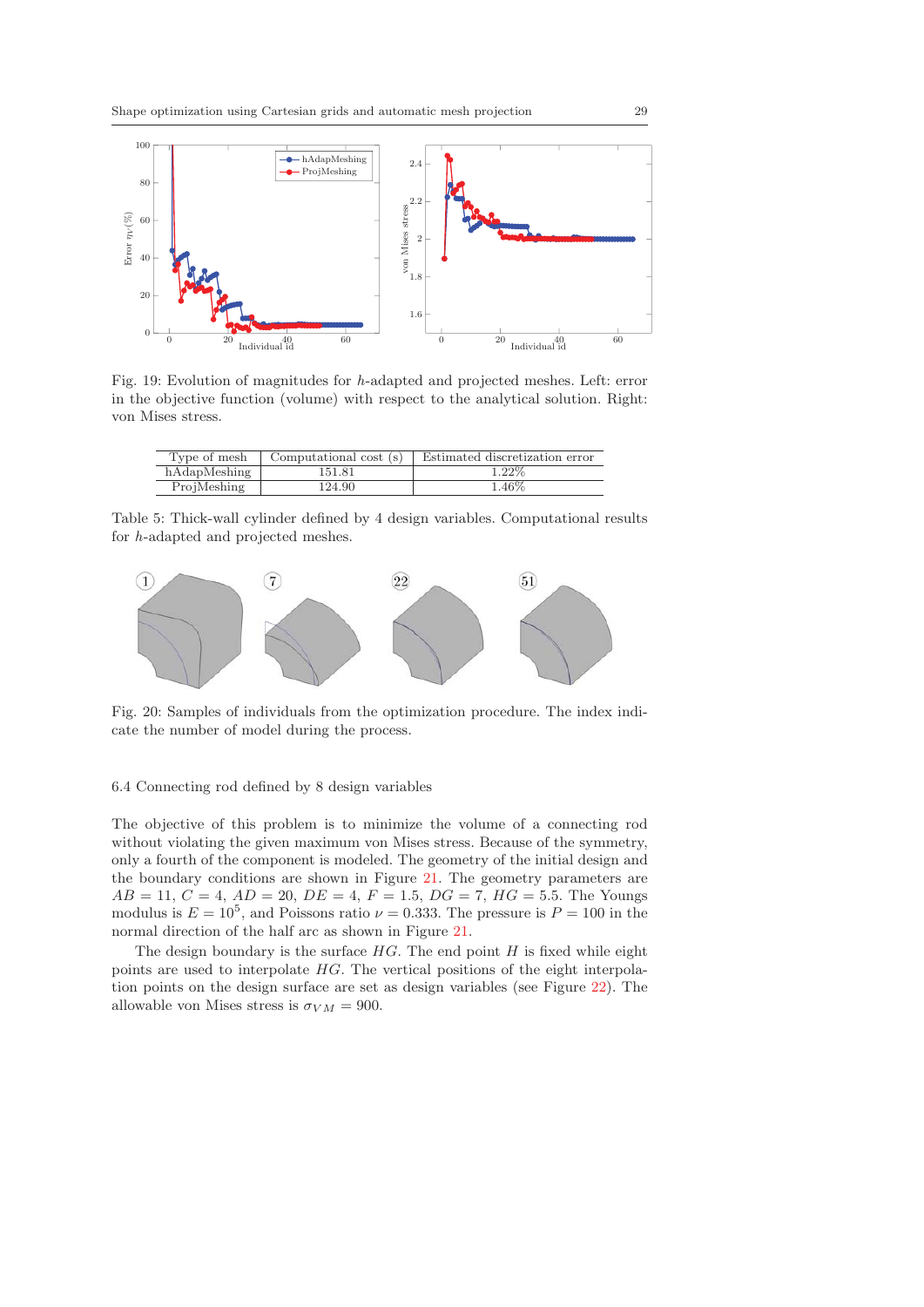

Fig. 21: Front view of the connecting rod problem with boundary conditions.



Fig. 22: 3D model representation showing the 8 design variables.

The initial values of the design variables and their allowed data range are shown in Table 6.

| Design variable | Initial value | Data range |
|-----------------|---------------|------------|
| $a_1, a_5$      |               |            |
| $a_2, a_6$      |               |            |
| $a_3, a_7$      |               | - 2        |
| $a_4, a_8$      |               |            |

Table 6: Connecting rod defined by 8 design variable. Design variables data.

Table 7 shows the average discretization estimated error in energy norm per individual and the computational cost per individual. We observe for this problem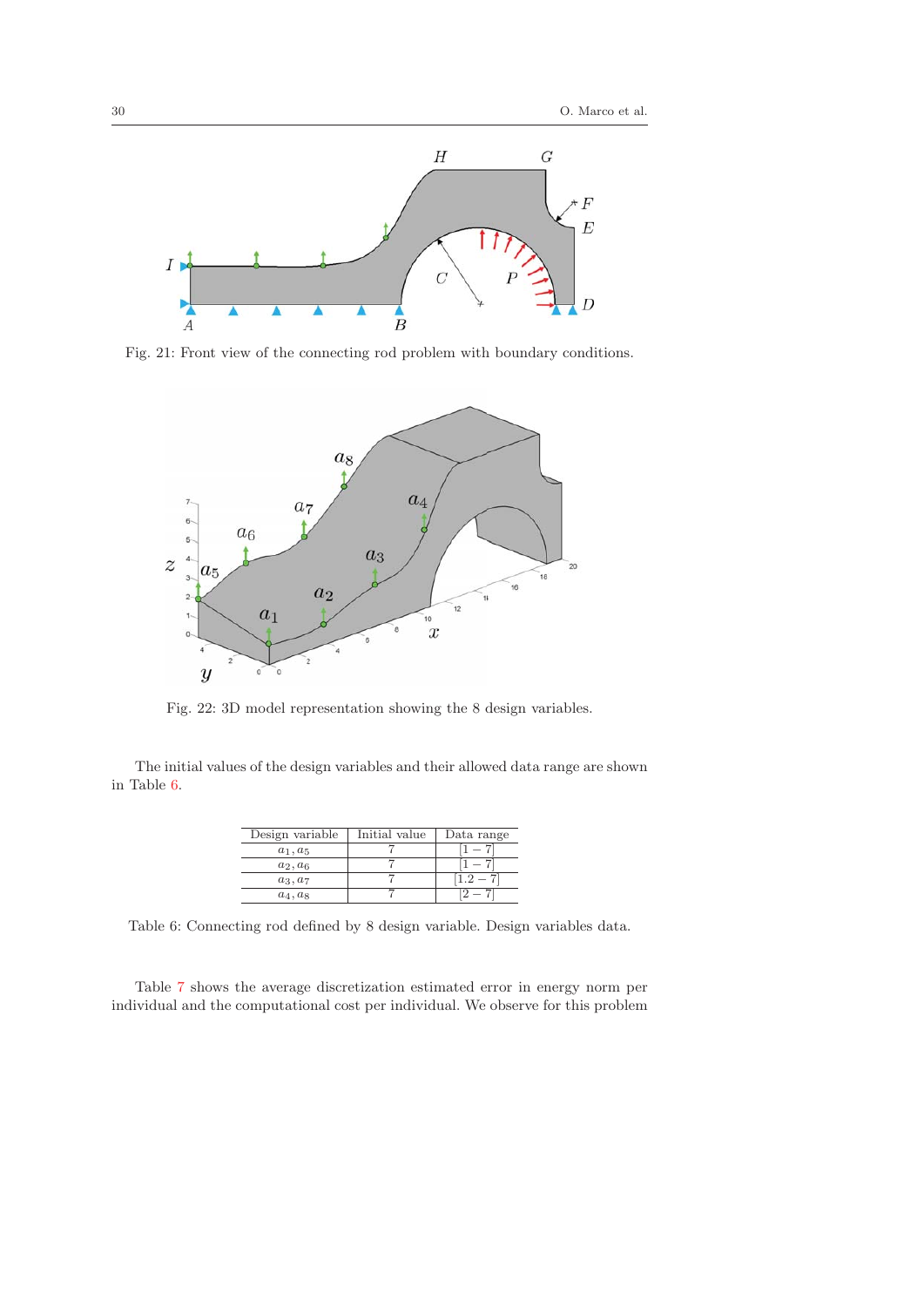how the optimization procedure based in mesh projection cuts slightly more of a 20% of the time per individual.

| Type of mesh | Computational cost (s) | Estimated discretization error |
|--------------|------------------------|--------------------------------|
| hAdapMeshing | 607.84                 | 2.83%                          |
| ProjMeshing  | 471.02                 | 2.62%                          |

Table 7: Connecting rod defined by 8 design variable. Computational results for h-adapted and projected meshes.

Figure 23 shows the von Mises stress fields for the initial configuration of the model opposed to the field obtained for the optimal solution provided by the shape optimization algorithm.



Fig. 23: Von Mises stress fields: (left) initial configuration results and (right) configuration obtained using projected meshes.

#### **7 Conclusions**

Several tools to make gradient-based optimization procedures have been proposed. First, information sharing procedures that can be easily applied reducing the number of calculations needed. Also, the Nested Domain Decomposition reordering technique has been developed and tested for a 3D code. The NDD provides an optimal reordering of the global system of equations with minimum computational cost in comparison with other techniques. In addition, the speed-up shown during the resolution of the systems of equations is significant, allowing the efficient usage of the computational resources. Finally, an  $h$ -adaptive mesh projection strategy has been adapted to the immersed boundary environment. The projection avoids the need to generate a suitable discretization after following a full refinement process. The discretizations generated with this procedure has been demonstrated as effective, in terms of convergence, than the standard h-refined meshes, but with an important reduction of the computational cost per individual.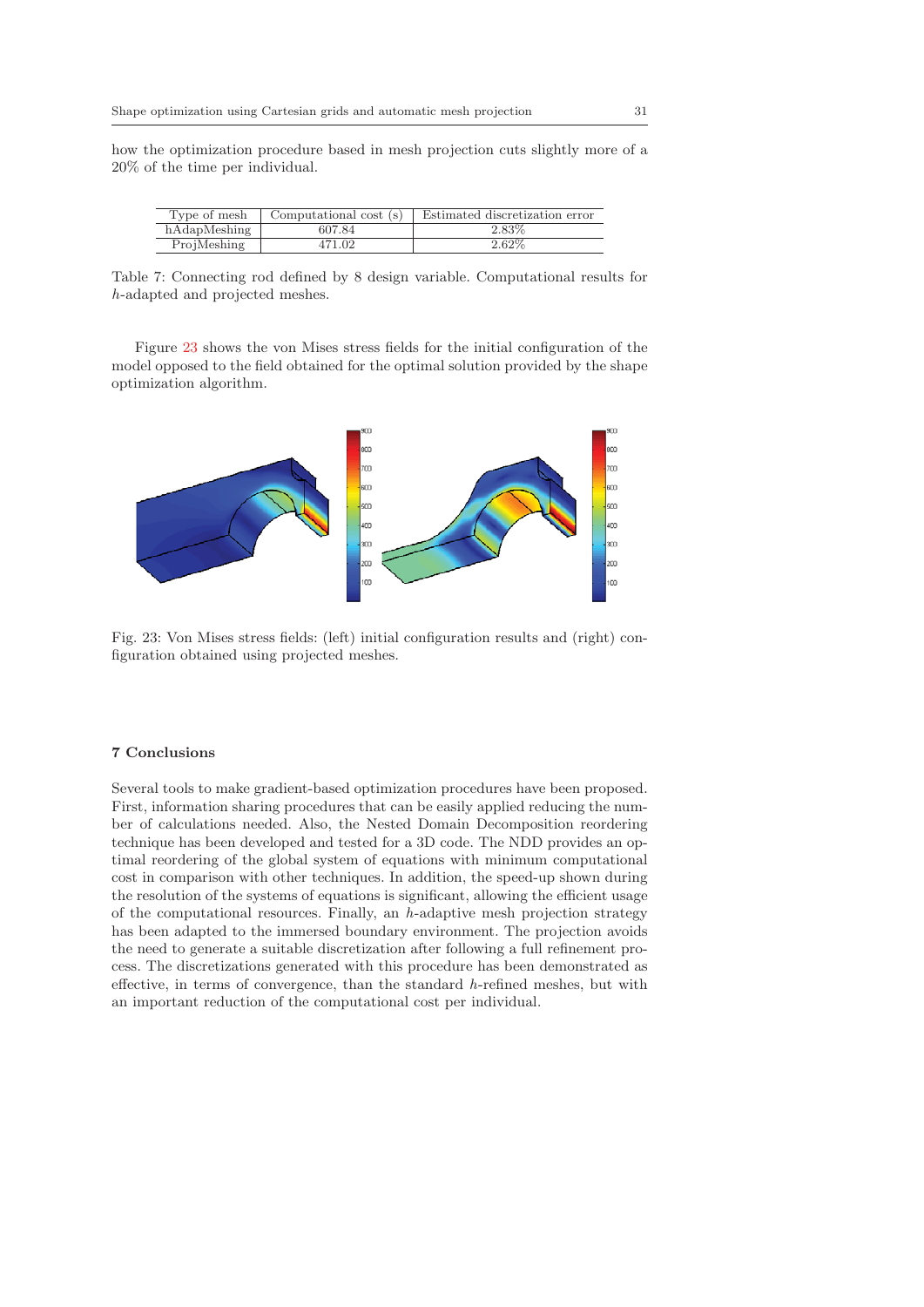Acknowledgements The authors wish to thank the Spanish *Ministerio de Economía y Competitividad* for the financial support received through the project DPI2013-46317-R and the FPI program (BES-2011-044080), and the *Generalitat Valenciana* through the project PROM-ETEO/2016/007.

### **References**

- 1. (2014) MATLAB version 8.3.0.532 (R2014a), Documentation. The Mathworks, Inc., Natick, Massachusetts
- 2. Abel JF, Shephard MS (1979) An algorithm for multipoint constraints in finite element analysis. International Journal for Numerical Methods in Engineering 14(3):464–467
- 3. Amestoy P, Davis T, Duff I (1996) An approximate minimum degree ordering algorithm. SIAM Journal on Matrix Analysis and Applications 17(4):886–905
- 4. Barth W, Stürzlinger W (1993) Efficient ray tracing for Bezier and B-spline surfaces. Computers & Graphics 17(4):423–430
- 5. Bennett JA, Botkin ME (1985) Structural Shape Optimization with Geometric Problem Description and Adaptive Mesh Refinement. AIAA Journal 23(3):459–464
- 6. Braibant V, Fleury C (1984) Shape optimal design using b-splines. Computer Methods in Applied Mechanics and Engineering 44(3):247–267
- 7. Bugeda G, Oliver J (1993) A General Methodology for Structural Shape Optimization Problems Using Automatic Adaptive Remeshing. International Journal for Numerical Methods in Engineering 36(18):3161–3185
- 8. Bugeda G, Ródenas JJ, Oñate E (2008) An integration of a low cost adaptive remeshing strategy in the solution of structural shape optimization problems using evolutionary methods. Computers & Structures 86(13–14):1563–1578
- 9. Chang K, Choi KK (1992) A geometry-based parameterization method for shape design of elastic solids. Mechanics of Structures and Machines 20(2):215– 252
- 10. Cho S, Ha SH (2009) Isogeometric shape design optimization: exact geometry and enhanced sensitivity. Structural and Multidisciplinary Optimization 38(1):53–70
- 11. D Belegundu YM S Zhang, Salagame R (1991) The Natural Approach for Shape Optimization with Mesh Distortion Control. Tech. rep., Penn State University
- 12. Davis TA, Gilbert JR, Larimore S, Ng E (2004) An approximate column minimum degree ordering algorithm. ACM Transactions on Mathematical Software 30(3):353–376
- 13. Doctor LJ, Torborg JG (1981) Display techniques for octree-encoded objects. IEEE Comput Graph Appl 1(3):29–38
- 14. Dunning PD, Kim HA, Mullineux G (2011) Investigation and improvement of sensitivity computation using the area-fraction weighted fixed grid FEM and structural optimization. Finite Elements in Analysis and Design 47(8):933–941
- 15. Düster A, Parvizian J, Yang Z, Rank E (2008) The finite cell method for three-dimensional problems of solid mechanics. Computer Methods in Applied Mechanics and Engineering 197(45-48):3768–3782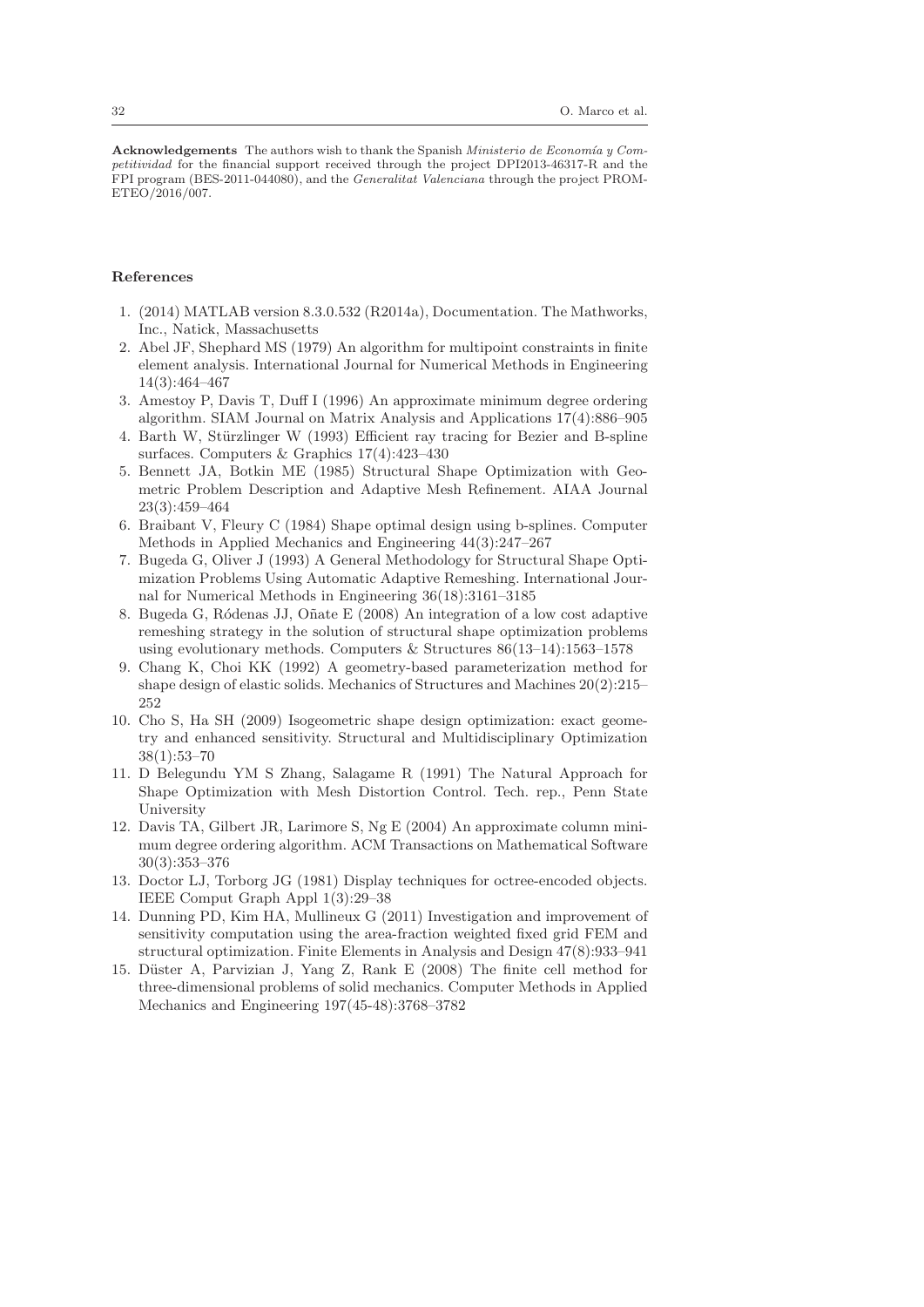- 16. Escobar JM, Montenegro R, Rodríguez E, Cascón JM (2014) The meccano method for isogeometric solid modeling and applications. Engineering with Computers 30(3):331–343
- 17. Farhat C, Lacour C, Rixen D (1998) Incorporation of linear multipoint constraints in substructure based iterative solvers. Part 1: a numerically scalable algorithm. International Journal for Numerical Methods in Engineering 43(6):997–1016
- 18. Fries TP, Omerović S (2016) Higher-order accurate integration of implicit geometries. International Journal for Numerical Methods in Engineering 106(5):323–371
- 19. Fuenmayor FJ, Oliver JL (1996) Criteria to achieve nearly optimal meshes in the h-adaptive finite element mehod. International Journal for Numerical Methods in Engineering 39(23):4039–4061
- 20. Fuenmayor FJ, Oliver JL, Ródenas JJ (1997) Extension of the Zienkiewicz-Zhu error estimator to shape sensitivity analysis. International Journal for Numerical Methods in Engineering 40(8):1413–1433
- 21. García-Ruíz MJ, Steven GP (1999) Fixed grid finite elements in elasticity problems. Engineering Computations 16(2):145–164
- 22. Gill P, Murray W, Saunders M, Wright M (1984) Procedures for optimization problems with a mixture of bounds and general linear constraints. ACM Trans Math Software 10:282–298
- 23. González-Estrada OA, Nadal E, Ródenas JJ, Kerfriden P, Bordas SPA, Fuenmayor FJ (2014) Mesh adaptivity driven by goal-oriented locally equilibrated superconvergent patch recovery. Computational Mechanics 53(5):957–976
- 24. Ha SH, Choi KK, Cho S (2010) Numerical method for shape optimization using T-spline based isogeometric method. Structural and Multidisciplinary Optimization 42(3):417–428
- 25. Haftka RT, Grandhi RV (1986) Structural shape optimization: A survey. Computer Methods in Applied Mechanics and Engineering 57(1):91–106
- 26. Haslinger J, Jedelsky D (1996) Genetic algorithms and fictitious domain based approaches in shape optimization. Struc Optim 12:257–264
- 27. Hughes TJR, Cottrell JA, Bazilevs Y (2005) Isogeometric Analysis: CAD, Finite Elements, NURBS, Exact Geometry, and Mesh Refinement. Computer Methods in Applied Mechanics and Engineering 194:4135–4195
- 28. Jackins CL, Tanimoto SL (1980) Oct-tree and their use in representing threedimensional objects. Computer Graphics and Image Processing 14(3):249–270
- 29. Kajiya JT (1982) Ray Tracing Parametric Patches. SIGGRAPH Comput Graph 16(3):245–254
- 30. van Keulen F, Haftka RT, Kim N (2005) Review of options for structural design sensitivity analysis. Part I: linear systems. Computer Methods in Applied Mechanics and Engineering 194(30-33):3213–3243
- 31. Kibsgaard S (1992) Sensitivity analysis-the basis for optimization. International Journal for Numerical Methods in Engineering 34(3):901–932
- 32. Kikuchi N, Chung KY, Torigaki T, Taylor JE (1986) Adaptive finite element methods for shape optimization of linearly elastic structures. Computer Methods in Applied Mechanics and Engineering 57(1):67–89
- 33. Kim NH, Chang Y (2005) Eulerian shape design sensitivity analysis and optimization with a fixed grid. Computer Methods in Applied Mechanics and Engineering 194(30–33):3291–3314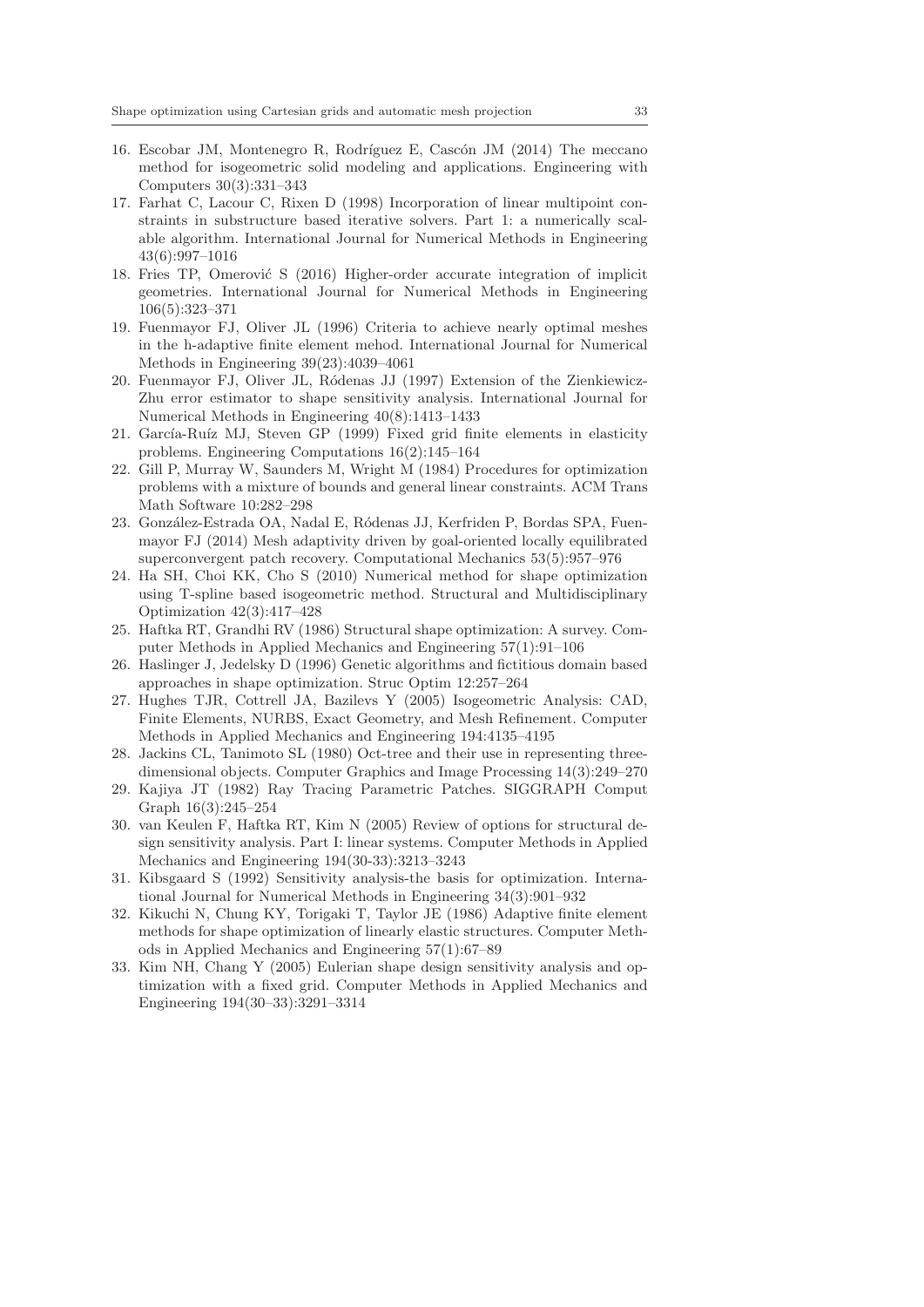- 34. Kudela L, Zander N, Kollmannsberger S, Rank E (2016) Smart octrees: Accurately integrating discontinuous functions in 3d. Computer Methods in Applied Mechanics and Engineering 306(1):406–426
- 35. Kunisch K, Peichl G (1996) Numerical gradients for shape optimization based on embedding domain techniques. Comput Optim 18:95–114
- 36. Li K, Qian X (2011) Isogeometric analysis and shape optimization via boundary integral. Computer-Aided Design 43(11):1427–1437
- 37. Lian H, Kerfriden P, Bordas SPA (2016) Implementation of regularized isogeometric boundary element methods for gradient-based shape optimization in two-dimensional linear elasticity. International Journal for Numerical Methods in Engineering 106(12):972–1017
- 38. Liu L, Zhang Y, Hughes TJR, Scott MA, Sederberg TW (2014) Volumetric Tspline Construction using Boolean Operations. Engineering with Computers 30(4):425–439
- 39. Marco O, Sevilla R, Zhang Y, Ródenas JJ, Tur M (2015) Exact 3D boundary representation in finite element analysis based on Cartesian grids independent of the geometry. International Journal for Numerical Methods in Engineering 103:445–468
- 40. Marco O, R´odenas JJ, Fuenmayor FJ, Tur M (2017) An extension of shape sensitivity analysis to an immersed boundary method based on cartesian grids. Computational Mechanics Submitted
- 41. Marco O, Ródenas JJ, Navarro-Jiménez JM, Tur M (2017) Robust h-adaptive meshing strategy for arbitrary cad geometries in a cartesian grid framework. Computers & Structures Submitted
- 42. Meagher D (1980) Octree Encoding: A New Technique for the Representation, Manipulation and Display of Arbitrary 3-D Objects by Computer. Tech. Rep. IPL-TR-80-11 I, Rensselaer Polytechnic Institute
- 43. Moita JS, Infante J, Mota CM, Mota CA (2000) Sensitivity analysis and optimal design of geometrically non-linear laminated plates and shells. Computers & Structures 76(1–3):407–420
- 44. Nadal E (2014) Cartesian Grid FEM (cgFEM): High Performance h-adaptive FE Analysis with Efficient Error Control. Application to Structural Shape Optimization. PhD Thesis. Universitat Politècnica de València
- 45. Nadal E, Ródenas JJ, Albelda J, Tur M, Tarancón JE, Fuenmayor FJ (2013) Efficient Finite Element Methodology based on Cartesian Grids: Application to Structural Shape Optimization. Abstract and Applied Analysis 2013
- 46. Najafi AR, Safdari M, Tortorelli DA, Geubelle PH (2015) A gradient-based shape optimization scheme using an interface-enriched generalized FEM. Computer Methods in Applied Mechanics and Engineering 296:1–17
- 47. Nguyen VP, Anitescu C, Bordas SPA, Rabczuk T (2015) Isogeometric analysis: An overview and computer implementation aspects. Mathematics and Computers in Simulation 117:89–116
- 48. Nishita T, Sederberg TW, Kakimoto M (1990) Ray Tracing Trimmed Rational Surface Patches. SIGGRAPH Comput Graph 24(4):337–345
- 49. Nocedal J, Wright SJ (2006) Numerical Optimization, Second Edition. Springer-Verlag New York
- 50. Pandey PC, Bakshi P (1999) Analytical response sensitivity computation using hybrid finite elements. Computers & Structures 71(5):525–534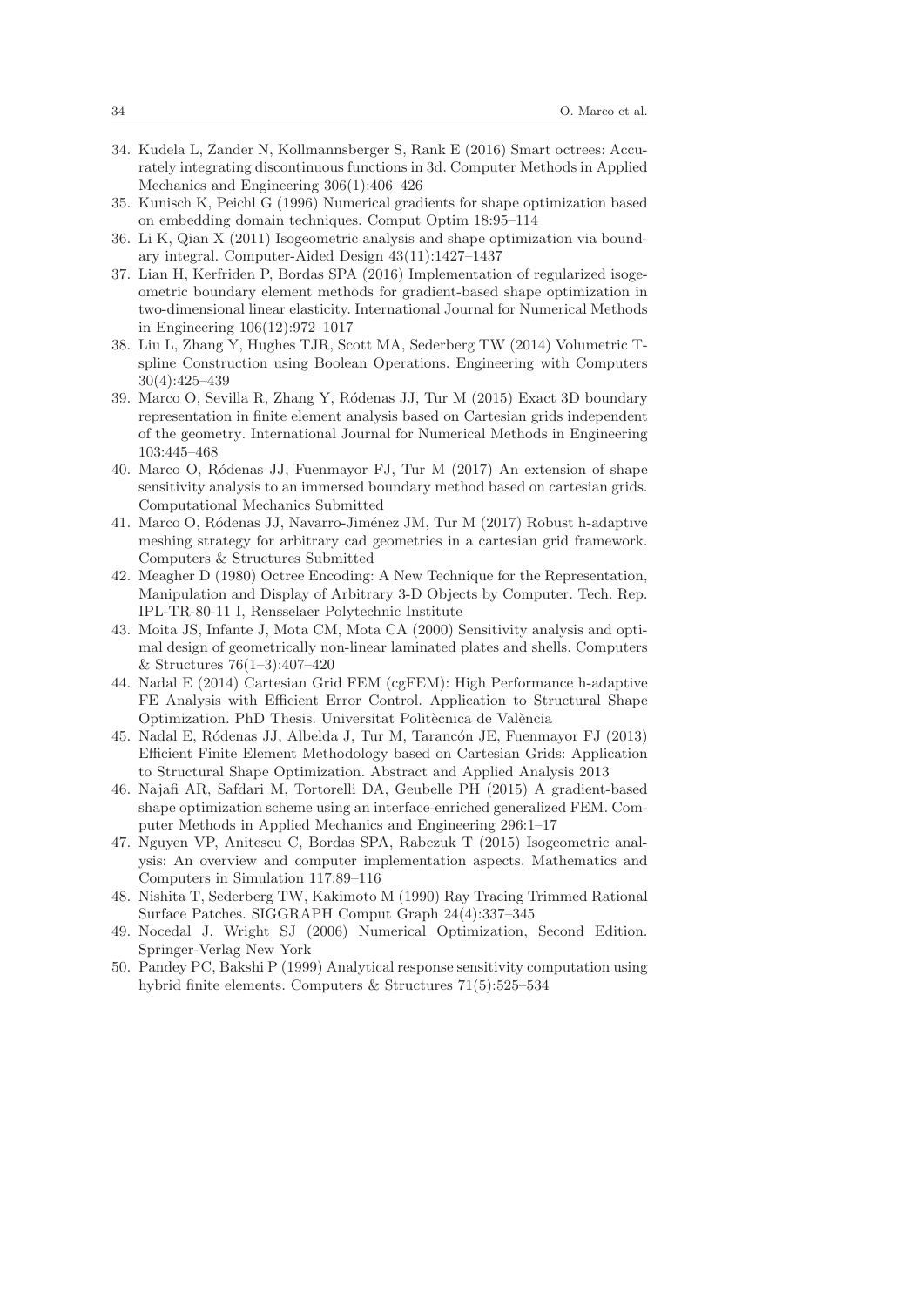- 51. Parvizian J, Düster A, Rank E (2007) Finite Cell Method: h- and p- Extension for Embedded Domain Methods in Solid Mechanics. Computational Mechanics 41(1):121–133
- 52. Peskin CS (1977) Numerical Analysis of Blood Flow in the Heart. Journal of Computational Physics 25:220–252
- 53. Poldneff MJ, Rai IS, Arora JS (1993) Implementation of design sensitivity analysis for nonlinear structures. AIAA Journal 31(11):2137–2142
- 54. Powell M (1983) Variable metric methods for constrained optimization. In: Bachem A, Grotschel M, Korte B (eds) Mathematical Programming: The State of the Art, Springer, Berlin, Heidelberg, pp 288–311
- 55. Qian X (2010) Full analytical sensitivities in NURBS based isogeometric shape optimization. Computer Methods in Applied Mechanics and Engineering 199(29–32):2059–2071
- 56. Riehl S, Steinmann P (2014) An integrated approach to shape optimization and mesh adaptivity based on material residual forces. Computer Methods in Applied Mechanics and Engineering 278:640–663
- 57. Riehl S, Steinmann P (2016) On structural shape optimization using an embedding domain discretization technique. International Journal for Numerical Methods in Engineering
- 58. Ródenas JJ, Tarancón JE, Albelda J, Roda A, Fuenmayor FJ (2005) Hierarchical Properties in Elements Obtained by Subdivision: a Hierarquical hadaptivity Program. In: Díez P, Wiberg NE (eds) Adaptive Modeling and Simulation 2005
- 59. Ródenas JJ, Corral C, Albelda J, Mas J, Adam C (2007) Nested domain decomposition direct and iterative solvers based on a hierarchical h-adaptive finite element code. In: Runesson K, Díez P (eds) Adaptive Modeling and Simulation 2007, Internacional Center for Numerical Methods in Engineering (CIMNE), pp 206–209
- 60. R´odenas JJ, Tur M, Fuenmayor FJ, Vercher A (2007) Improvement of the superconvergent patch recovery technique by the use of constraint equations: the SPR-C technique. International Journal for Numerical Methods in Engineering 70(6):705–727
- 61. Ródenas JJ, Bugeda G, Albelda J, Oñate E (2011) On the need for the use of error-controlled finite element analyses in structural shape optimization processes. International Journal for Numerical Methods in Engineering 87(11):1105–1126
- 62. Schillinger D, Ruess M (2015) The finite cell method: A review in the context of higher-order structural analysis of cad and image-based geometric models. Archives of Computational Methods in Engineering 22(3):391–455
- 63. Sevilla R, Fernández-Méndez S, Huerta A (2011) 3D-NURBS-enhanced Finite Element Method (NEFEM). International Journal for Numerical Methods in Engineering 88(2):103–125
- 64. Sevilla R, Fernández-Méndez S, Huerta A (2011) Comparison of High-order Curved Finite Elements. International Journal for Numerical Methods in Engineering 87(8):719–734
- 65. Sevilla R, Fernández-Méndez S, Huerta A (2011) NURBS-enhanced Finite Element Method (NEFEM): A Seamless Bridge Between CAD and FEM. Archives of Computational Methods in Engineering 18(4):441–484